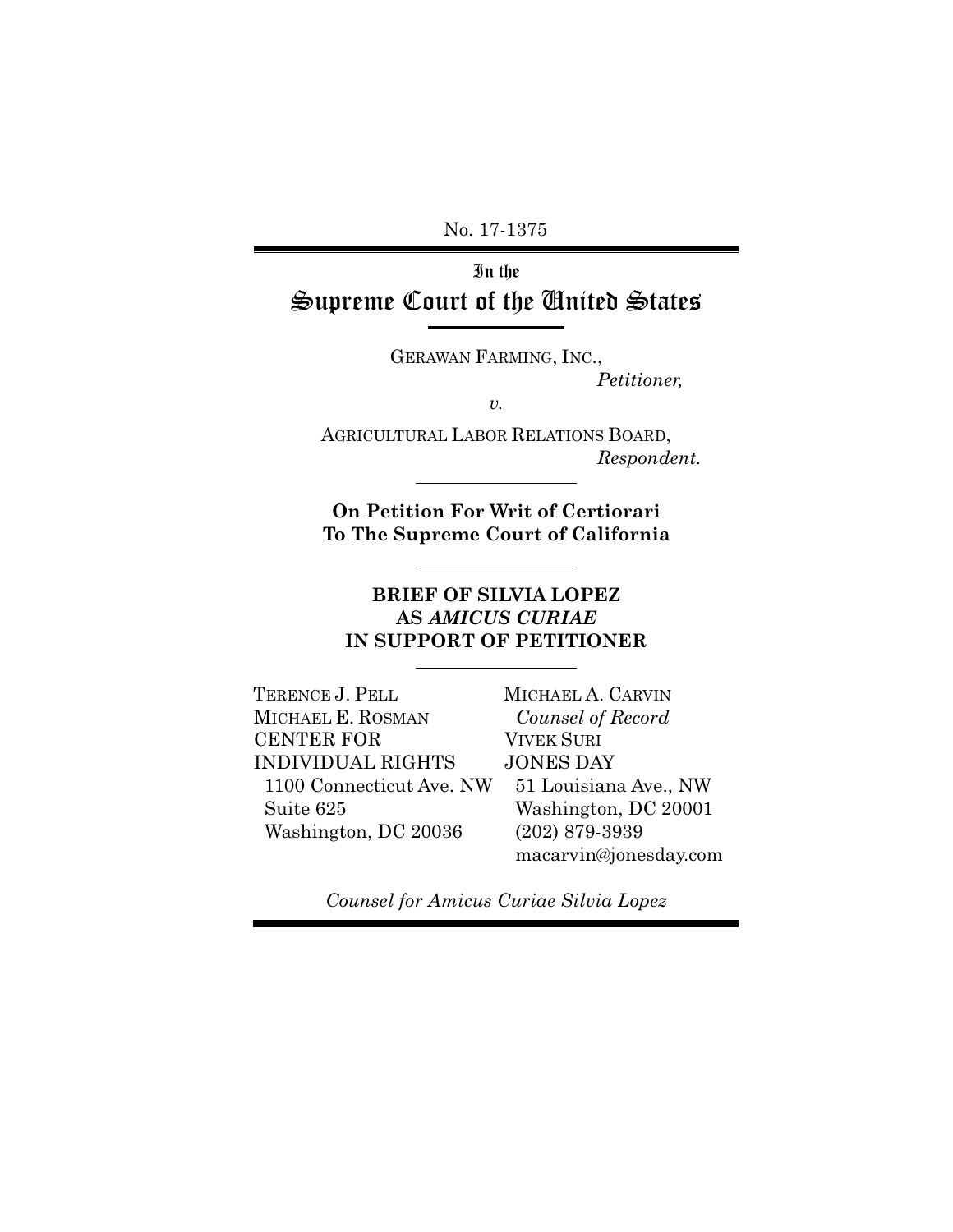### **QUESTION PRESENTED**

Whether the State of California may impose a contract on one private employer and its employees through non-consensual, compulsory arbitration, thereby abrogating the workers' rights to determine their own bargaining representative, without violating the Due Process and Equal Protection Clauses of the Fourteenth Amendment.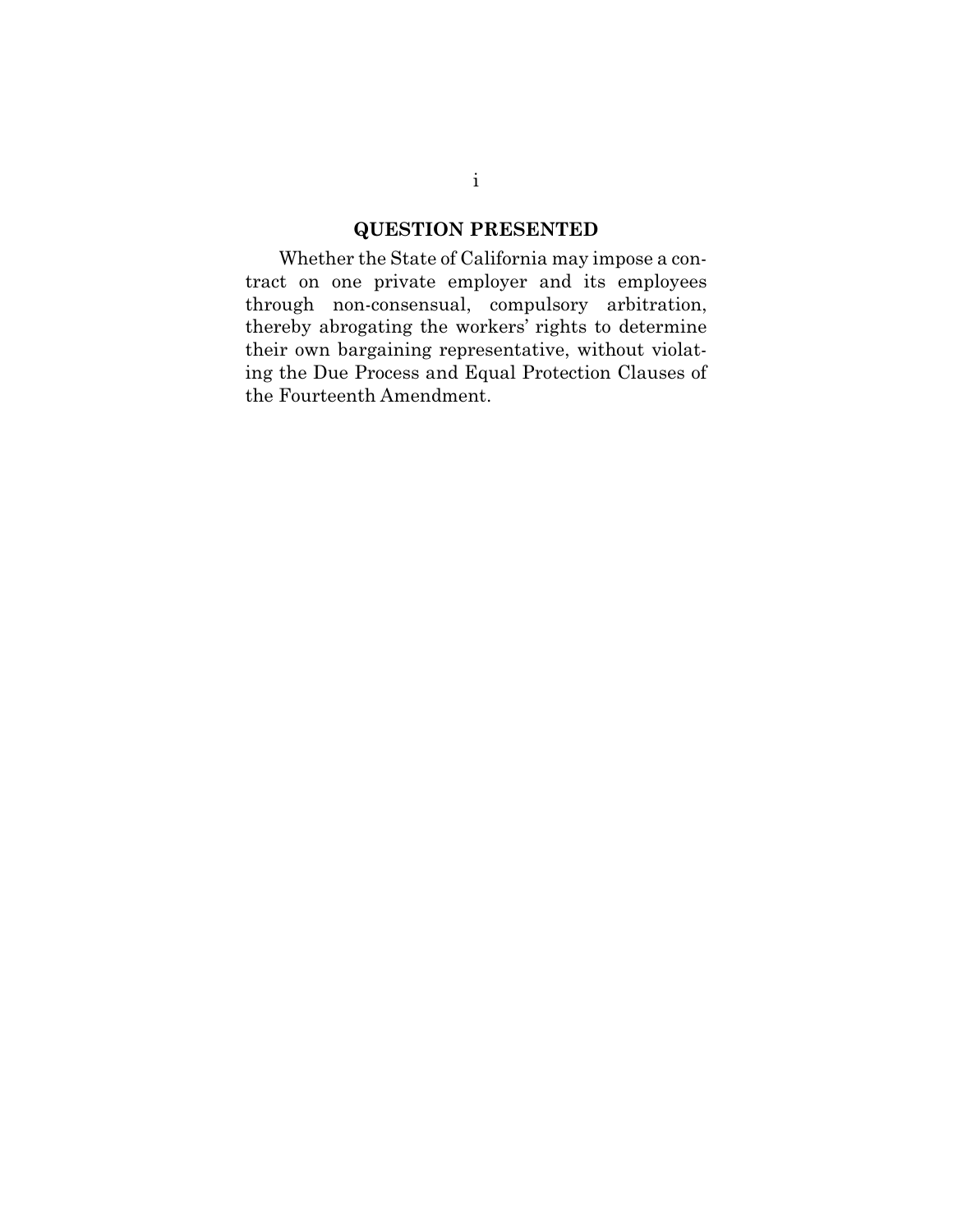## **TABLE OF CONTENTS**

# **Page**

| <i>Wolff</i> and this case differ from <i>Lochner</i><br>$\mathbf{L}$                |
|--------------------------------------------------------------------------------------|
| II. Wolff and this case differ from Lochner<br>because they involve less "process"11 |
| III. Wolff and this case differ from Lochner                                         |
|                                                                                      |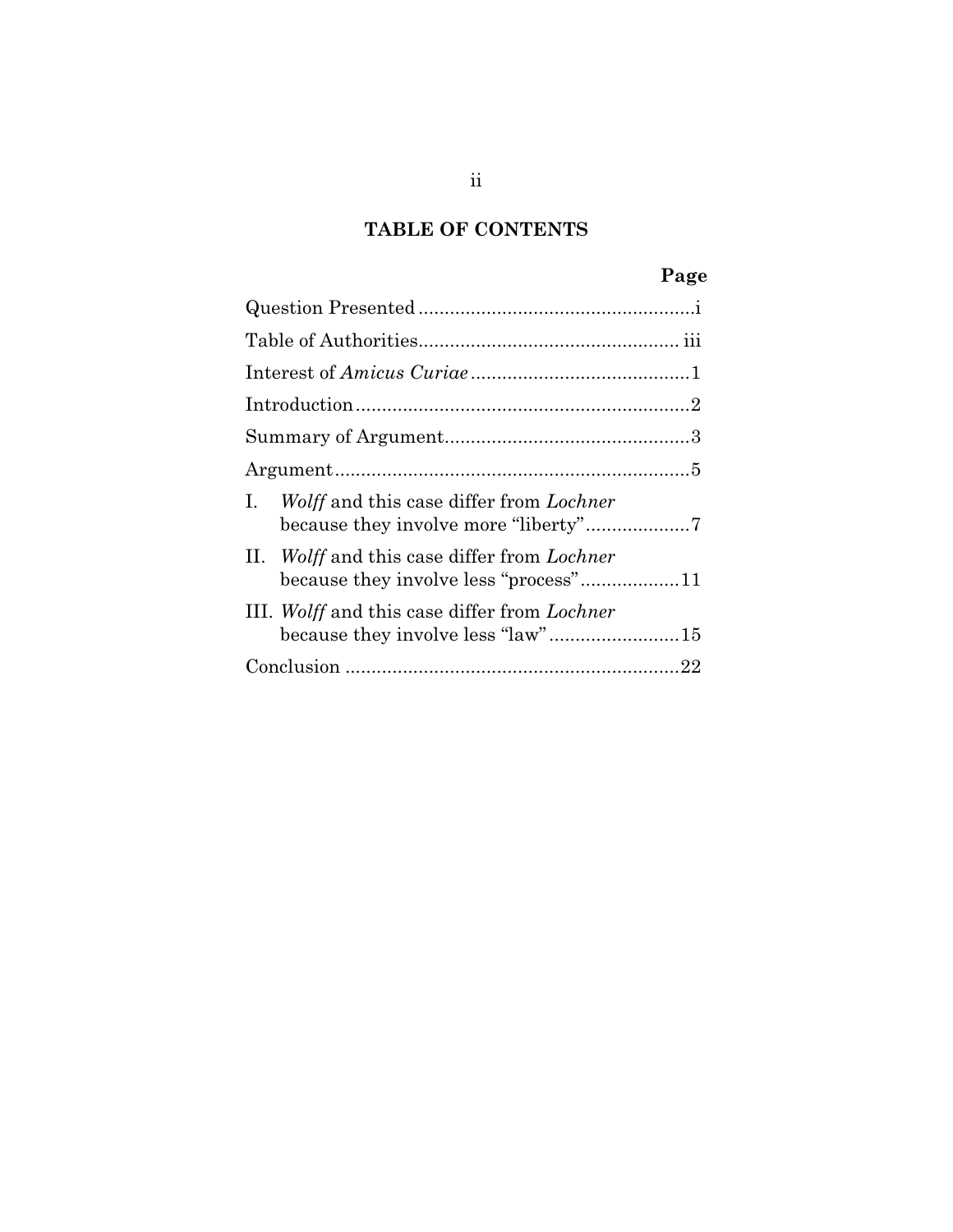# **Page(s)**

| <b>CASES</b>                                                                |
|-----------------------------------------------------------------------------|
| 14 Penn Plaza LLC v. Pyett,                                                 |
| Adkins v. Children's Hospital,                                              |
| Bloomer v. McQuewan,                                                        |
| <i>Brooks v. NLRB,</i>                                                      |
| Calder v. Bull,                                                             |
| Charles Wolff Packing Co. v.<br>Court of Industrial Relations of<br>Kansas, |
| Charles Wolff Packing Co. v.<br>Court of Industrial Relations of<br>Kansas, |
| Dartmouth College v. Woodward,                                              |
| Department of Transportation v.<br>Association of American Railroads,       |
| Dorchy v. Kansas,                                                           |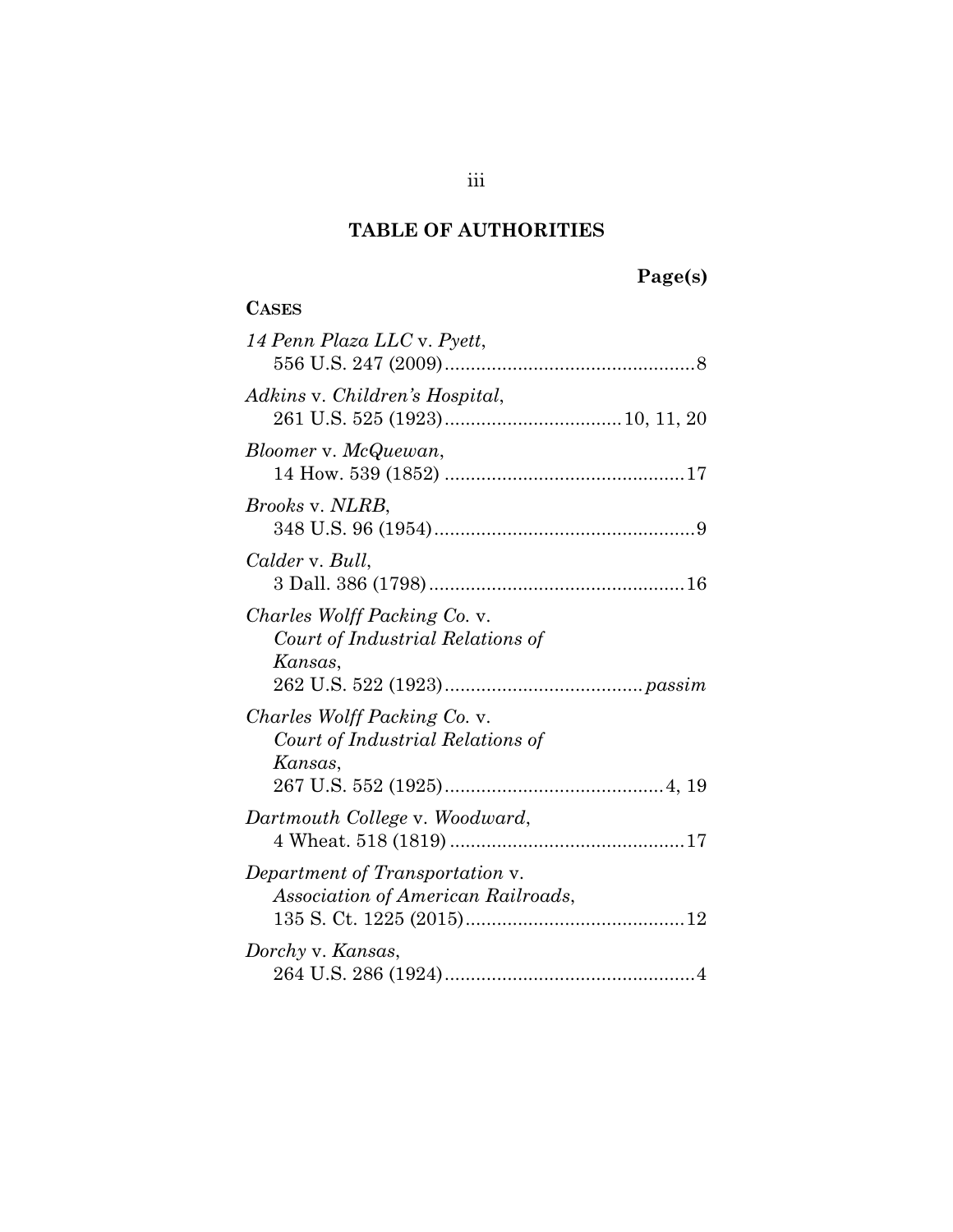## **TABLE OF AUTHORITIES** (continued)

# **Page(s)**

| Electrical Workers v. Foust,             |  |
|------------------------------------------|--|
| Ferguson v. Skrupa,                      |  |
| Fletcher v. Peck,                        |  |
| Hagar v. Reclamation District No. 108,   |  |
| Hurtado v. California,                   |  |
| International Harvester Co. v. Kentucky, |  |
| Johnson v. United States,                |  |
| Knox v. Service Employees,               |  |
| Lochner v. New York,                     |  |
| Logan v. Zimmerman Brush Co.,            |  |
| Londoner v. Denver,                      |  |
| Louis K. Liggett Co. v. Baldridge,       |  |
| <i>Mastro Plastics Corp. v. NLRB,</i>    |  |
|                                          |  |

iv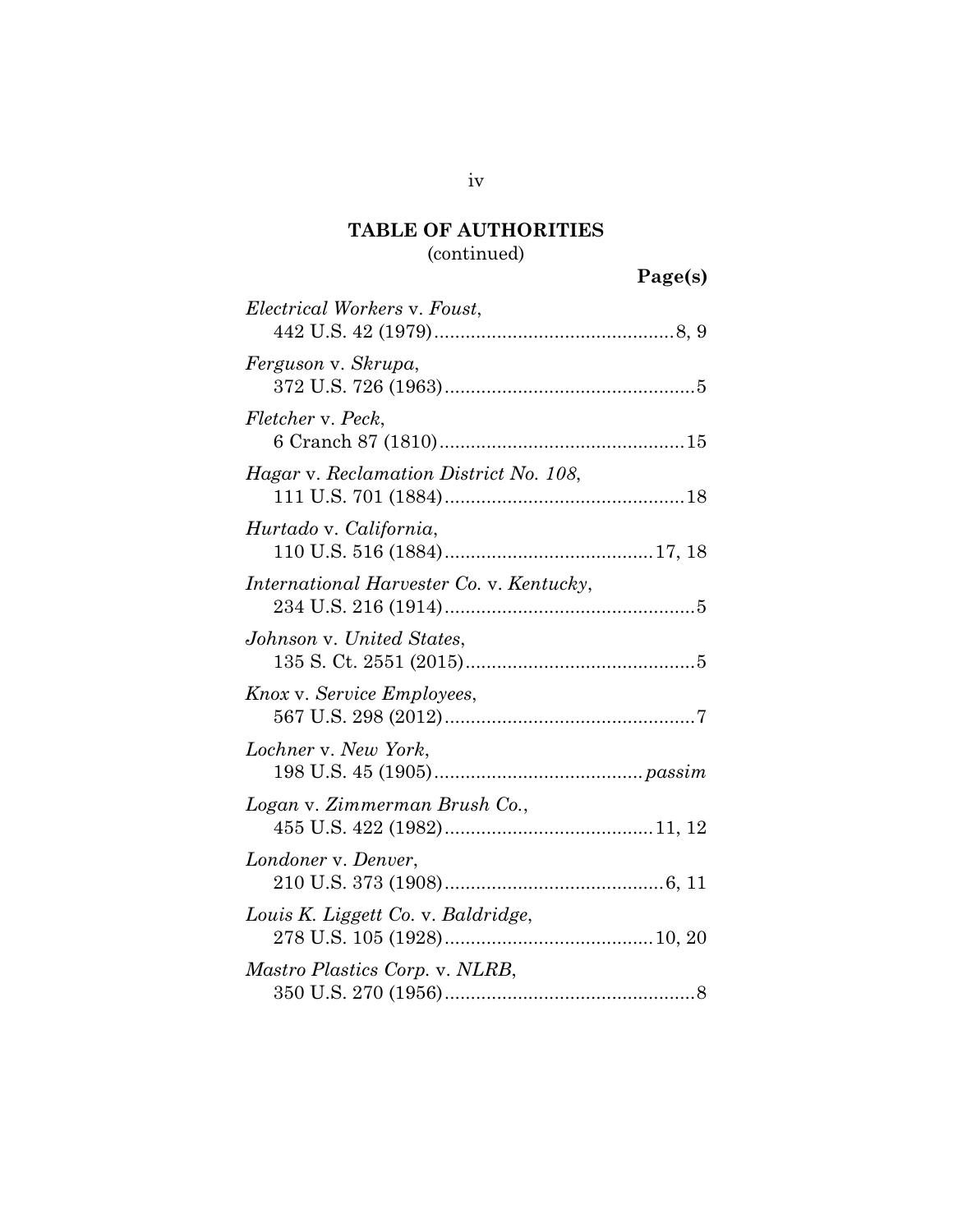## (continued)

|                                                              | Page(s) |
|--------------------------------------------------------------|---------|
| Mathews v. Eldridge,                                         |         |
| Meyer v. Nebraska,                                           |         |
| Missouri v. Jenkins,                                         |         |
| Murray's Lessee v. Hoboken Land &<br><i>Improvement Co.,</i> |         |
| NLRB v. Magnavox Co.,                                        |         |
| NLRB v. Rockaway News Supply Co.,                            |         |
| Patchak v. Zinke,                                            |         |
| Pierce v. Society of Sisters,                                |         |
| Plaut v. Spendthrift Farm, Inc.,                             |         |
| Railroad Retirement Board v.<br>Alton R. Co.,                |         |
| Railway Express Agency v. New York,                          |         |
| Sessions v. Dimaya,                                          |         |

138 S. Ct. 1204 (2018).....................................[.5,](#page-12-3) [12](#page-19-2)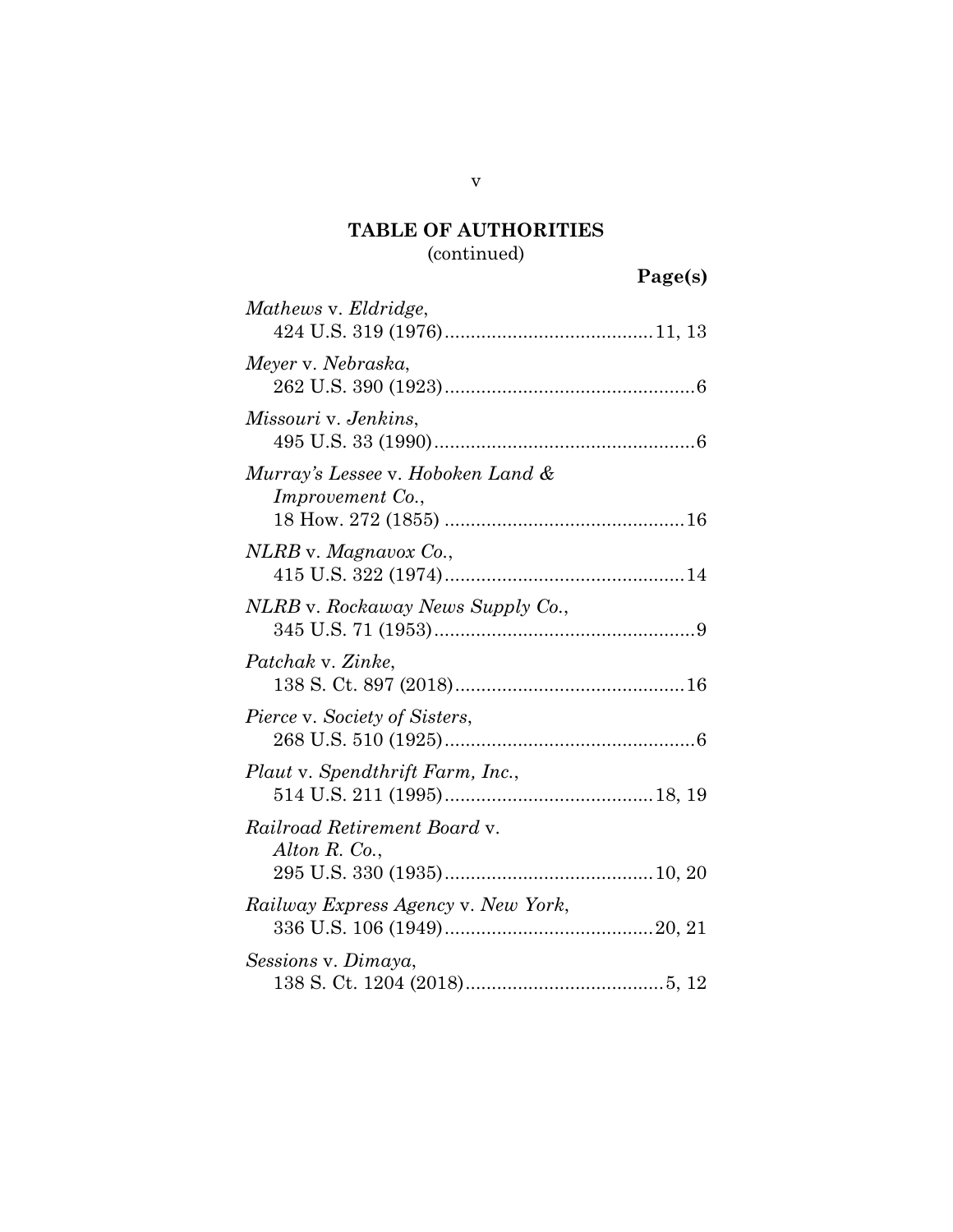## (continued)

| Sorrell v. IMS Health Inc.,                            |  |
|--------------------------------------------------------|--|
| State Oil Co. v. Khan,                                 |  |
| Steele v. Louisville & Nashville<br>R.R. Co.,          |  |
| Stogner v. California,                                 |  |
| Taylor v. Sturgell,                                    |  |
| <i>Troxel</i> v. <i>Granville</i> ,                    |  |
| Turner v. Rogers,                                      |  |
| United States v. Lovett,                               |  |
| United States v. Winstar Corp.,                        |  |
| Vanzant v. Waddel,                                     |  |
| West Virginia State Board of Education<br>v. Barnette, |  |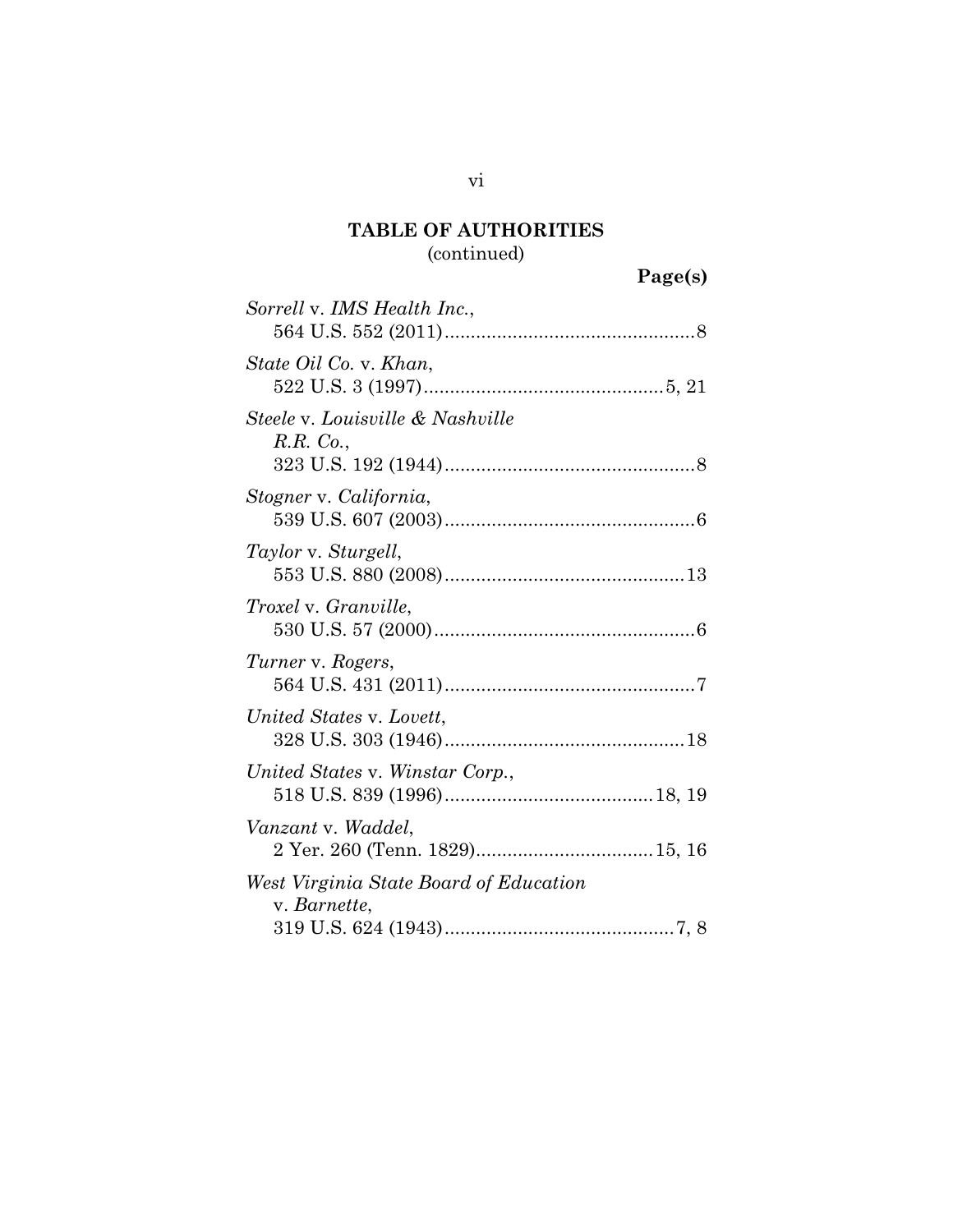## (continued)

**Page(s)**

| William Danzer & Co. v. Gulf & Ship<br>Island R.R. Co.,                                                                                                       |
|---------------------------------------------------------------------------------------------------------------------------------------------------------------|
| <b>STATUTES</b>                                                                                                                                               |
|                                                                                                                                                               |
|                                                                                                                                                               |
|                                                                                                                                                               |
| <b>OTHER AUTHORITIES</b>                                                                                                                                      |
| Debate Between Samuel Gompers and<br>Henry J. Allen at Carnegie Hall,<br>Nathan S. Chapman & Michael W.<br>McConnell,<br>Due Process as Separation of Powers, |
| 121 Yale L.J. 1672 (2012)  16, 17, 19                                                                                                                         |
| David A. Schwarz,<br><i>Compelled Consent:</i> Wolff Packing<br>and the Constitutionality of<br>Compulsory Arbitration,<br>NYU Journal of Law & Liberty       |
| $(October 2018) (for the coming)  \dots 7$                                                                                                                    |

vii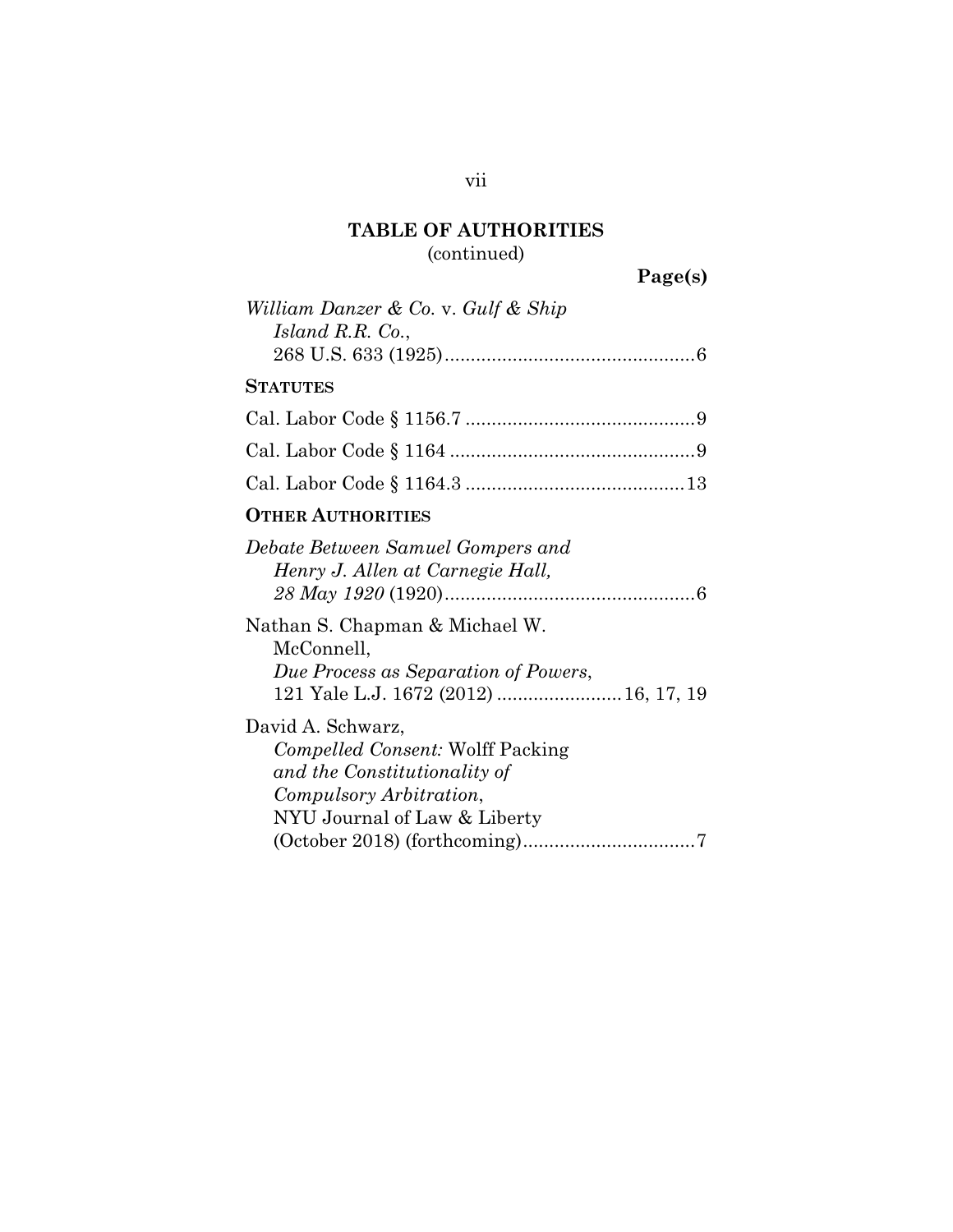### **INTEREST OF** *AMICUS CURIAE*

*Amicus Curiae* Silvia Lopez has worked for petitioner Gerawan Farming, Inc. as a seasonal farmworker. While working at Gerawan, Ms. Lopez led the worker movement against respondent United Farm Workers (Union). Among other things, Ms. Lopez mobilized workers, organized protests, collected signatures for a petition to decertify the Union, and filed the petition before respondent Agricultural Labor Relations Board (Board). Ms. Lopez is now President of Pick Justice, a new farmworker rights movement that opposes and seeks to replace United Farm Workers.

Ms. Lopez has an interest in the constitutionality of the compulsory contract that has been imposed on Gerawan's workers, since the contract subjects the workers to (among other things) compulsory representation by a union for which the workers never voted, a loss of labor rights, and a reduction in take-home pay.[\\*](#page-8-0)

<span id="page-8-0"></span> <sup>\*</sup> In accordance with Supreme Court Rule 37.6, *amicus curiae* states that this brief was not authored in whole or in part by any party or counsel for any party. No person or party other than *amicus curiae* and its counsel made a monetary contribution to the preparation or submission of this brief. Counsel of record for all parties received notice of the filing of this brief in compliance with Supreme Court Rule 37.2, and each has consented in writing to the filing of this brief.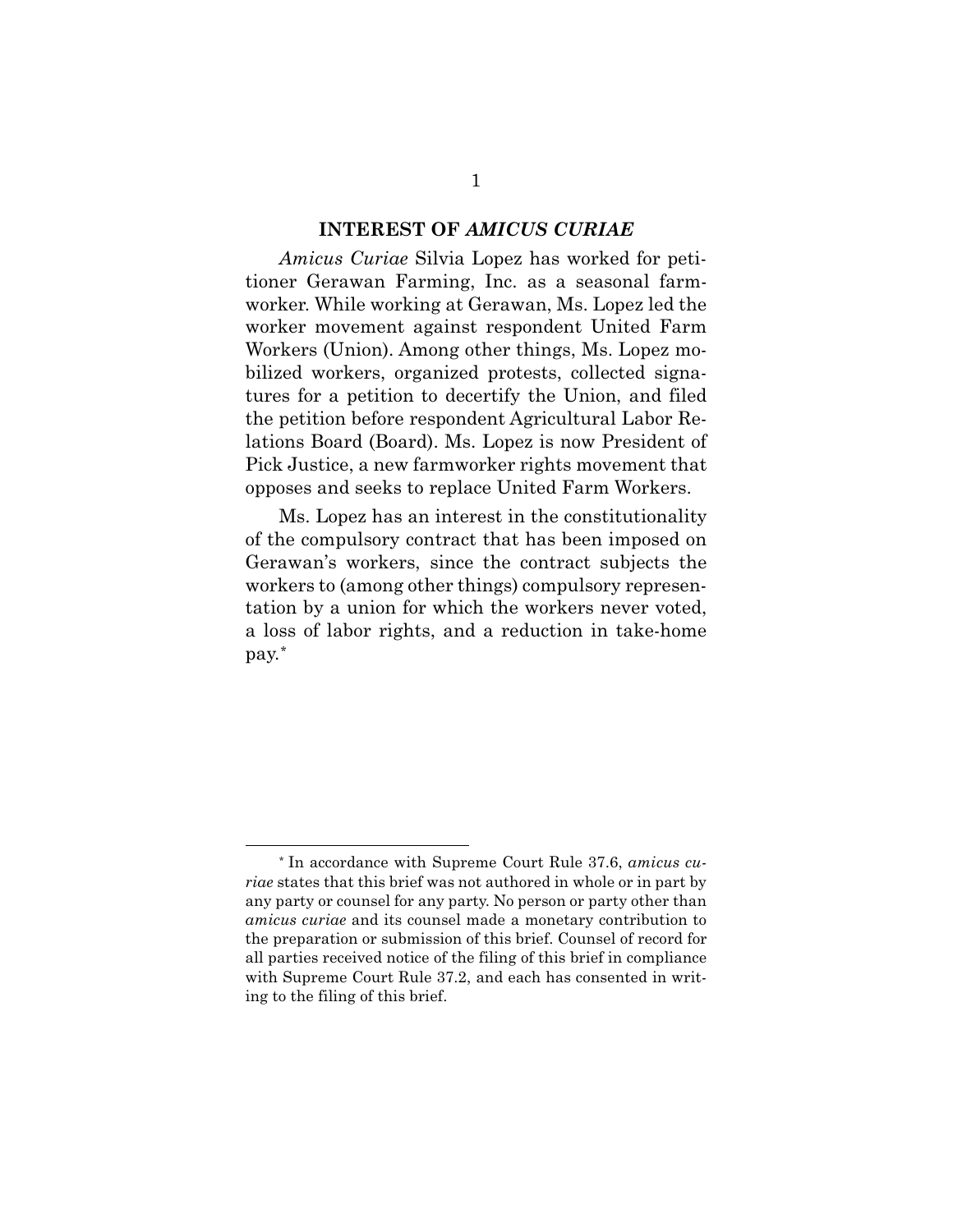### <span id="page-9-0"></span>**INTRODUCTION**

In this case, a state official (1) unilaterally imposed comprehensive employment restrictions on *amicus* and her fellow workers, reducing their takehome pay and eliminating their right to strike, (2) forced *amicus* and her fellow workers to associate with, subsidize, and cede bargaining power to a union that the workers had tried to decertify, only to be thwarted by the state's refusal to count their ballots, (3) in a proceeding that *amicus* and her fellow workers could not even observe, let alone join as participants. The California Supreme Court nonetheless held that this stark deprivation of *amicus'* due process and associational rights did not even raise a cognizable constitutional injury—never mind three concededly indistinguishable decisions in which this Court had squarely condemned such forced impositions of collective-bargaining agreements. The state supreme court justified this cavalier defiance of this Court's binding precedents with the blithe assertion that, when this Court rejected a substantive-due-process right to be free from minimum-wage and maximum-hour legislation (a right embodied in *Lochner* v. *New York*, 198 U.S. 45 (1905)), it somehow also "repudiated," *sub silentio*, the decisions foreclosing forcing particular collective bargaining agreements on unwilling individuals. (Pet. App. 18.) That ruling is plainly erroneous. In broad strokes, whereas *Lochner* struck down a state's general law to protect workers against the employer's exploitation, the compulsory-contract cases struck down a state's particularized efforts to restrict workers' rights through selective and procedurally unfair unilateral fiat. This Court should review the California Supreme Court's decision to clarify both that the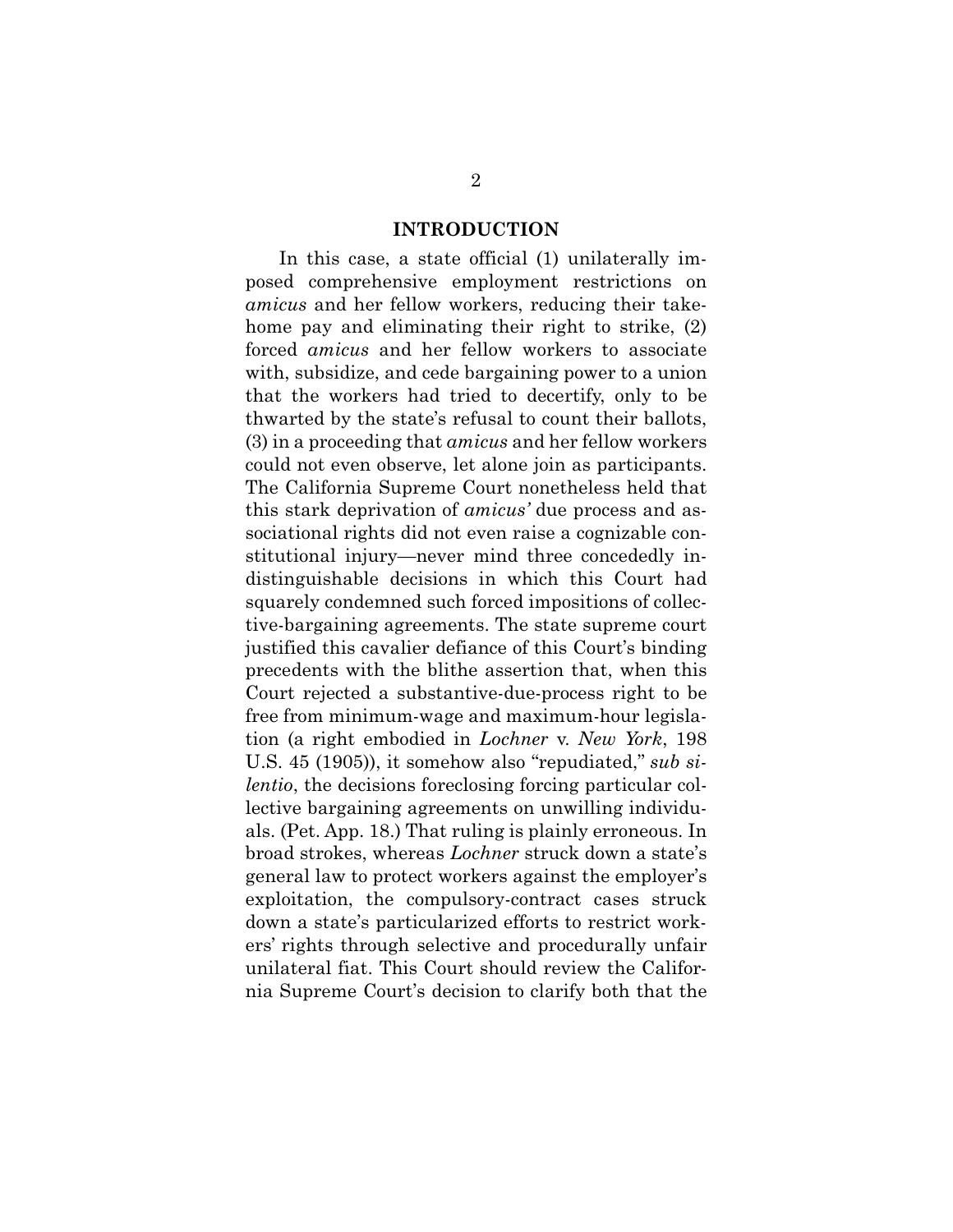demise of *Lochner* does not signal the demise of all due-process and associational rights in the employment context, and that only this Court may overrule its precedents.

### **SUMMARY OF ARGUMENT**

Farmworkers like *amicus* harvest, pack, and ship fruits for petitioner Gerawan Farming, Inc. For the seventeen years leading up to 2012, they bargained with their employer on their own, without the involvement of a union. This arrangement worked quite well, since they earned the highest wages in the industry. But in 2012, respondent United Farm Workers of America appeared on the scene. The Union had won an election to become the workers' certified bargaining representative in 1990, but had inexplicably abandoned the workers and stopped all contact with the company starting in 1995. (Pet. 9.)

Soon after resurfacing, the Union forced Gerawan into compulsory arbitration held under the auspices of respondent Agricultural Labor Relations Board. After a series of sessions, the mediator imposed an "agreement" on both Gerawan and its workers. This agreement required the workers to pay fees to the Union, prohibited the workers from striking, and stripped some workers of seniority. The effect of the newly imposed union fees was to *reduce* most workers' takehome pay. (Pet. 10–14.)

The Board and mediator did all of this without the workers' involvement or approval. The mediator prohibited the workers from even observing (let alone participating in) the arbitration sessions. When hundreds of workers traveled to Sacramento to protest the imposition of an unwanted "agreement," the Board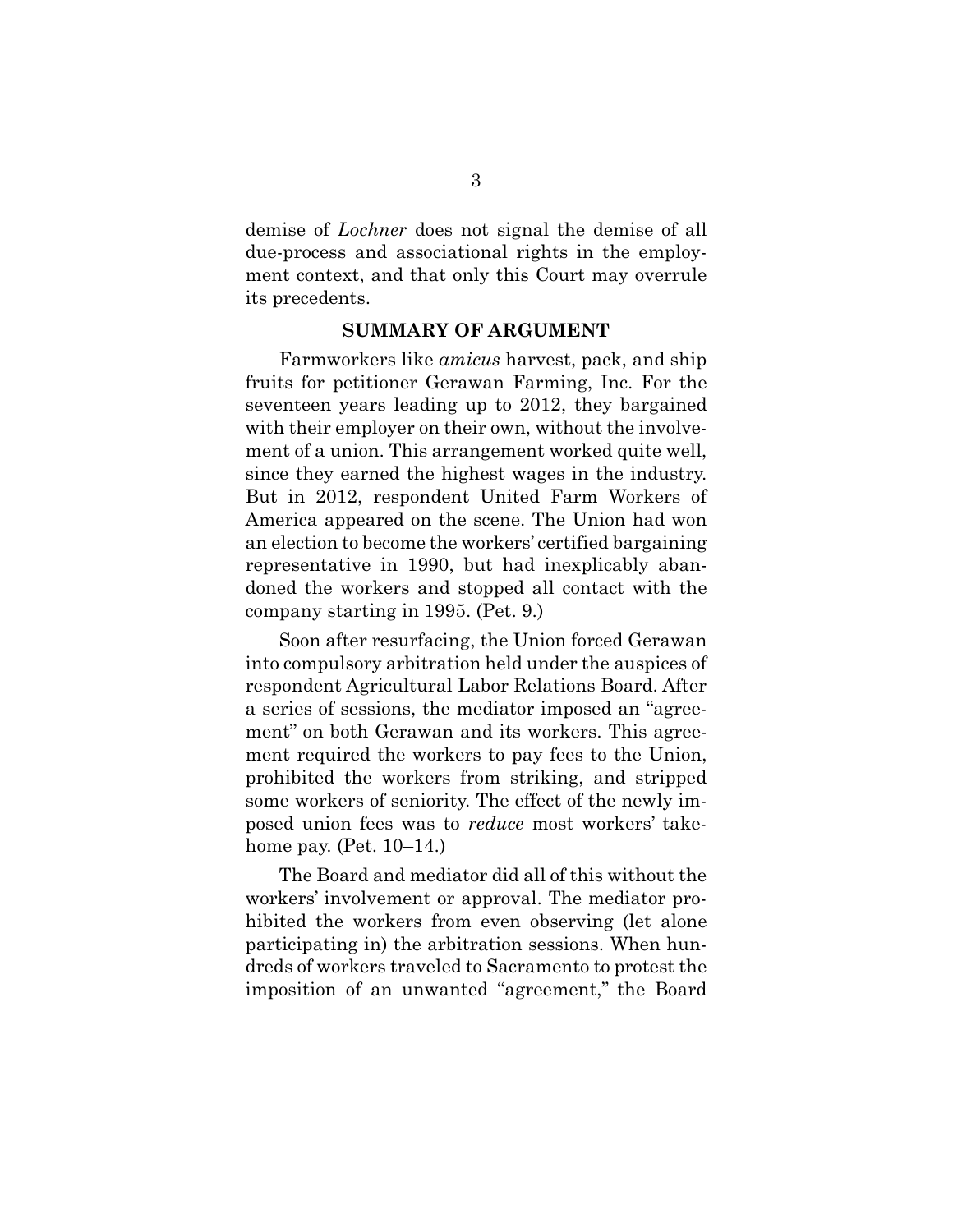turned them away. A majority of the workers eventually forced an election to decertify the Union as their bargaining representative—but the Board refused to count the ballots. (Pet. 14–16.)

The upshot is simple: The State of California has compelled Gerawan's workers to work under an "agreement" that reduces their take-home pay, limits their seniority benefits, and forces them to pay fees to a union that have protested and tried to get decertified—all without an opportunity even to observe the relevant proceedings, let alone to participate in them.

<span id="page-11-2"></span><span id="page-11-0"></span>This indefensible treatment of Gerawan's workers violates the workers' constitutional rights. In a series of three cases, this Court has held that a state contravenes the Due Process Clause by imposing employment terms on an unwilling party. *See Charles Wolff Packing Co.* v. *Court of Industrial Relations of Kansas*  (*Wolff I*), 262 U.S. 522 (1923); *Dorchy* v. *Kansas*, 264 U.S. 286 (1924); *Charles Wolff Packing Co.* v. *Court of Industrial Relations of Kansas* (*Wolff II*), 267 U.S. 552 (1925) (collectively *Wolff*). California has done just that here: It has required Gerawan and its workers to submit to employment terms that they do not want.

<span id="page-11-1"></span>Yet the California Supreme Court disregarded these cases. The California Supreme Court reasoned that this Court "repudiated" *Wolff* when it renounced *Lochner*. (Pet. App. 18.)

The purpose of this *amicus curiae* brief is to show that the California Supreme Court erred when it equated *Wolff* with *Lochner*. The Due Process Clause prohibits denying anyone "liberty" without "due process" of "law." *Wolff* involves more "liberty," less "process," and less "law" than *Lochner*. That explains why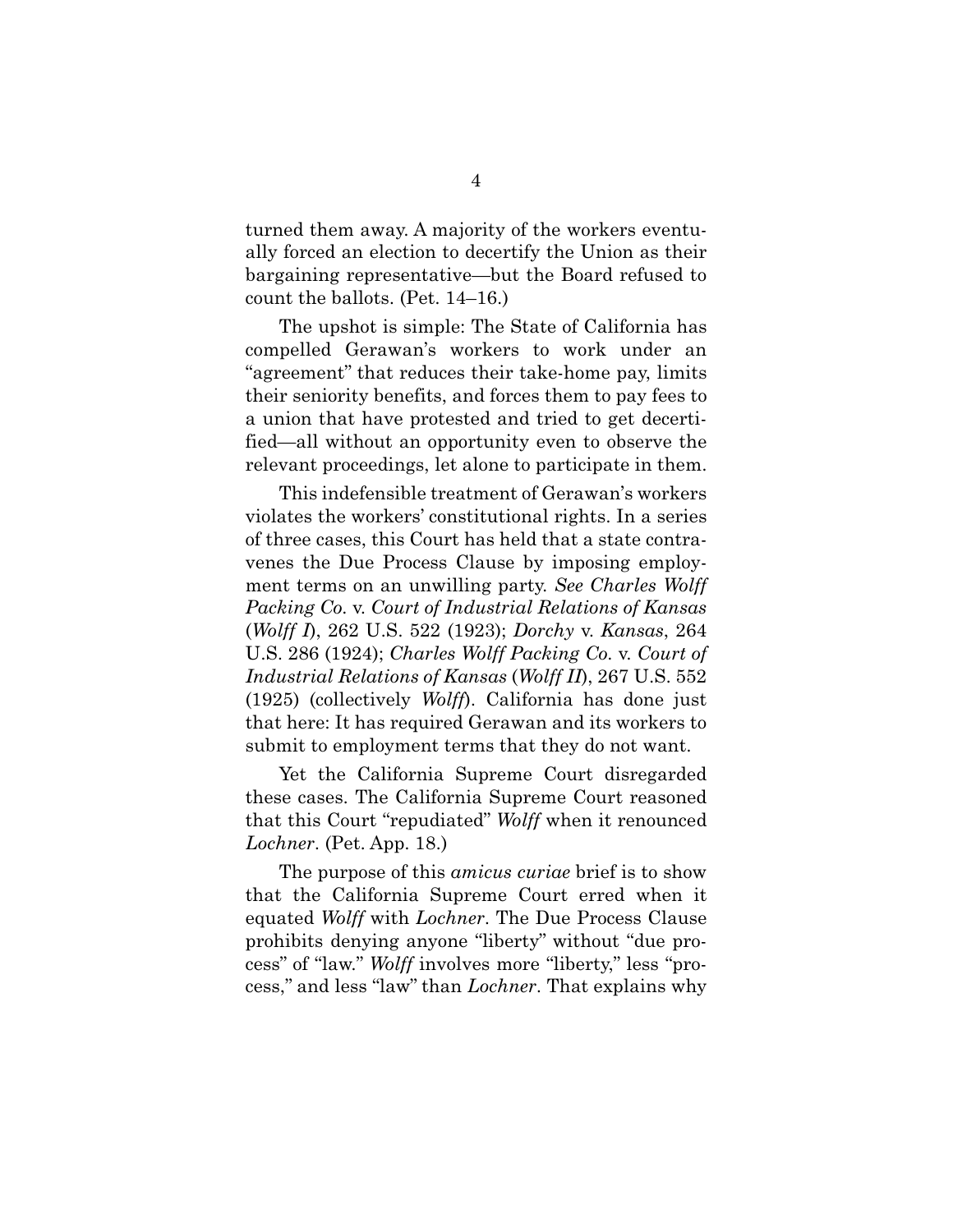Justices Holmes and Brandeis—surely no fans of *Lochner*—joined all three cases in the *Wolff* trilogy, and why Justice Brandeis even wrote the opinion of the Court in one of them. The abandonment of *Lochner* thus in no way suggests the repudiation of *Wolff*.

The California Supreme Court was bound to follow *Wolff*. In any event, even if overturning *Lochner*  did somehow undermine *Wolff*, "it is this Court's prerogative alone to overrule one of its precedents." *State Oil Co.* v. *Khan*, 522 U.S. 3, 20 (1997). This Court should grant certiorari and reverse the judgment below.

#### <span id="page-12-4"></span><span id="page-12-0"></span>**ARGUMENT**

During the so-called *Lochner* era, this Court held in a series of cases that state regulation of the terms of employment violates the "liberty of contract" guaranteed by the Due Process Clause. "The doctrine that prevailed in *Lochner* … and like cases … has long since been discarded." *Ferguson* v. *Skrupa*, 372 U.S. 726, 730 (1963).

This does not mean, however, that every single due-process case decided between 1905 and 1937 has been discarded. After all, the "liberty of contract" cases form just one strand of this Court's due-process jurisprudence. Other strands of due-process jurisprudence developed during the same era retain their vitality today. Examples include due-process limits on:

<span id="page-12-3"></span><span id="page-12-2"></span><span id="page-12-1"></span>• Vague laws. *See International Harvester Co.* v. *Kentucky*, 234 U.S. 216 (1914); *Johnson* v. *United States*, 135 S. Ct. 2551 (2015); *Sessions*  v. *Dimaya*, 138 S. Ct. 1204 (2018); *id.* at 1223 (Gorsuch, J., concurring in part).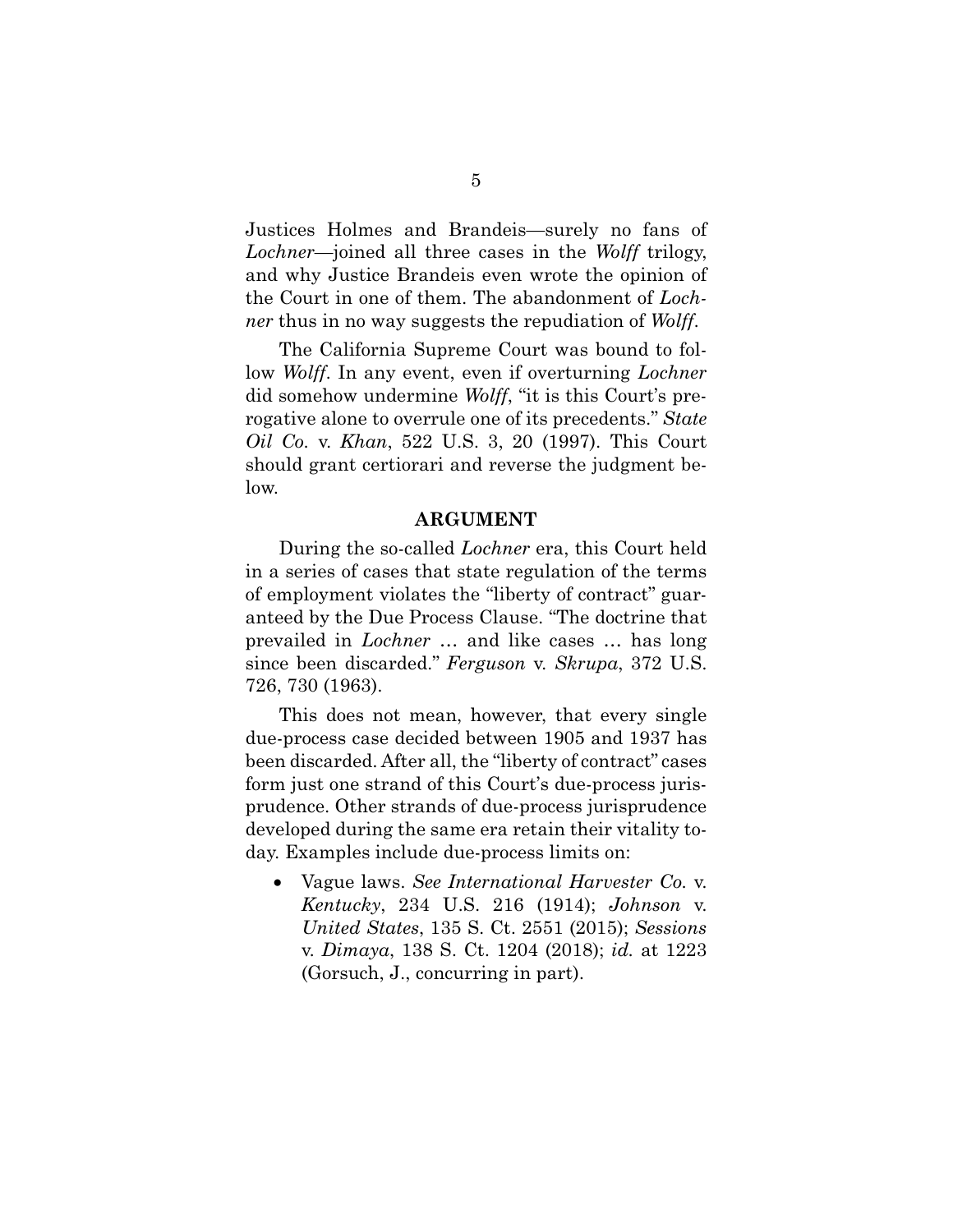- <span id="page-13-3"></span><span id="page-13-1"></span>• Laws restricting parents' rights. *See Meyer* v. *Nebraska*, 262 U.S. 390 (1923); *Pierce* v. *Society of Sisters*, 268 U.S. 510 (1925); *Troxel* v. *Granville*, 530 U.S. 57, 65 (2000).
- <span id="page-13-6"></span><span id="page-13-5"></span><span id="page-13-4"></span>• Retroactive reopening of expired statutes of limitations. *See William Danzer & Co.* v. *Gulf & Ship Island R.R. Co.*, 268 U.S. 633 (1925); *Stogner* v. *California*, 539 U.S. 607, 632 (2003).
- <span id="page-13-2"></span><span id="page-13-0"></span>• Imposition of taxes by non-legislative entities. *See Londoner* v. *Denver*, 210 U.S. 373 (1908); *Missouri* v. *Jenkins*, 495 U.S. 33, 67 (1990).

<span id="page-13-7"></span>The *Wolff* trilogy likewise involves a different strand of due-process doctrine than *Lochner*. In fact, Justice Holmes, who famously dissented in *Lochner*, joined the opinion of the Court in all three cases in the *Wolff* trilogy. Justice Brandeis, also no friend of *Lochner*, *wrote the opinion of the Court* in one of the three cases (*Dorchy*), and joined the opinion of the Court in the other two. This is because *Lochner* involved general laws designed to protect workers against employers' abuse, while, as the facts here vividly illustrate, compelled contracts directly infringe the worker's economic and (more important) associational rights. That being so, Samuel Gompers, President of the American Federation of Labor and likewise no friend of *Lochner*, called the Kansas compulsory-arbitration law invalidated in *Wolff* an "un-American slave law." *Debate Between Samuel Gompers and Henry J. Allen at Carnegie Hall, 28 May 1920*, at 41 (1920). Clearly, then, the separate strand of due-process doctrine at issue in *Wolff* remains good law today.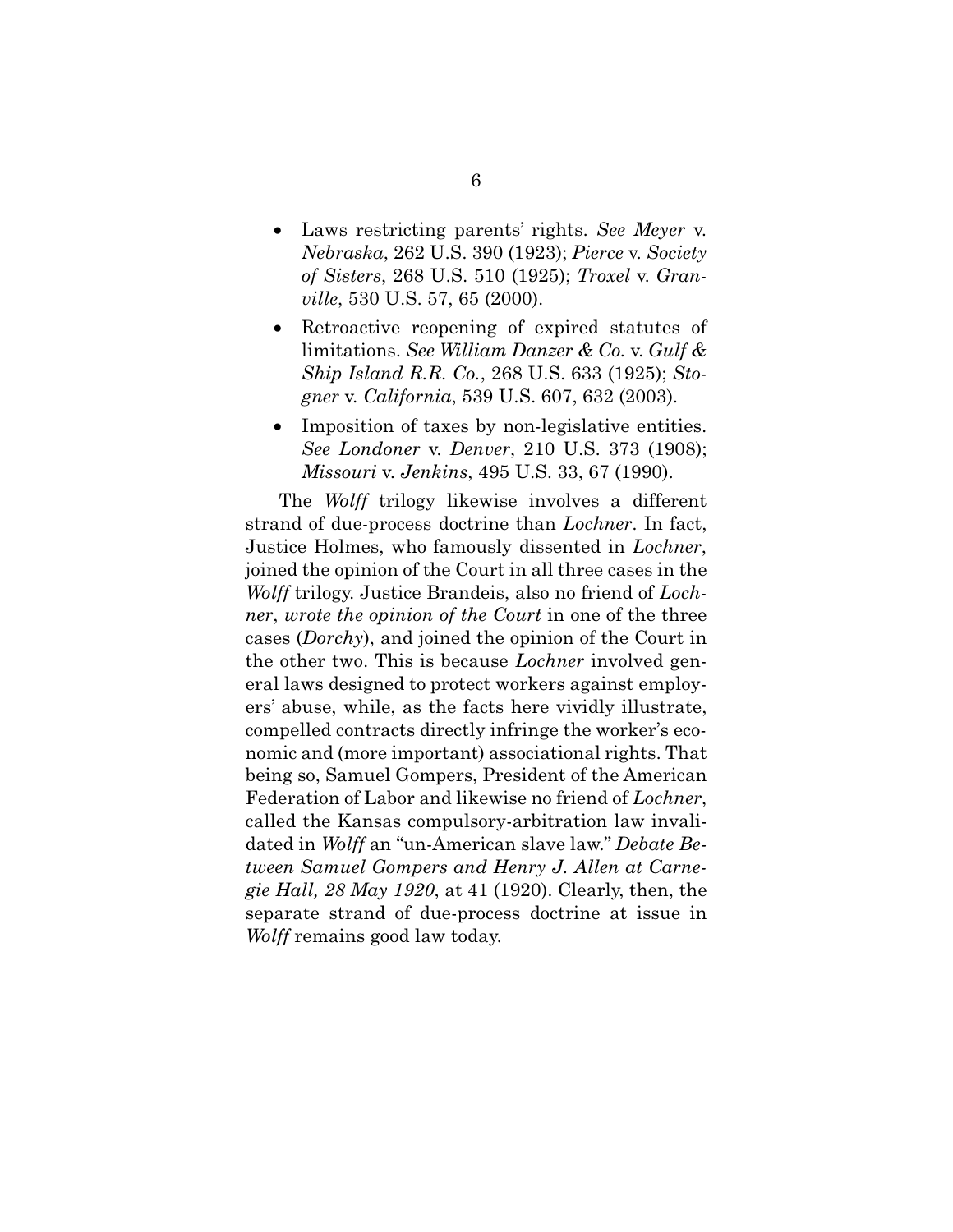### **I.** *Wolff* **and this case differ from** *Lochner* **because they involve more "liberty"**

<span id="page-14-3"></span><span id="page-14-1"></span>The application of the Due Process Clause turns, first, on "the importance of the interest at stake." *Turner* v. *Rogers*, 564 U.S. 431, 445 (2011). *Wolff* and this case involve different—and more important—liberty interests than *Lochner*. *See* David A. Schwarz, *Compelled Consent:* Wolff Packing *and the Constitutionality of Compulsory Arbitration*, NYU Journal of Law & Liberty (October 2018) (forthcoming) (available at https://papers.ssrn.com/sol3/papers.cfm?abstract\_id=3174842).

<span id="page-14-0"></span>*First*, and most obviously, a compulsory collective bargaining agreement infringes the right to speak and to associate. An agreement of this kind inherently forces workers to treat the union as their representative during bargaining with the employer. That amounts to "compelled association." *Knox* v. *Service Employees*, 567 U.S. 298, 309 (2012). Such an agreement also may—and, in this case, does—force workers to pay fees to support the union's inherently political activities. That amounts to a "compulsory subsid[y] for private speech." *Id.* at 310.

<span id="page-14-2"></span>These interests set *Wolff* and this case apart from *Lochner*. The *Lochner* cases involved regulation of hours, pay, and working conditions—not speech and association. "The right of a State to regulate, for example, a public utility may well include, so far as the due process test is concerned, power to impose all of the restrictions which a legislature may have a 'rational basis' for adopting. But freedoms of speech and of press, of assembly, and of worship may not be infringed on such slender grounds." *West Virginia State Board of Education* v. *Barnette*, 319 U.S. 624, 639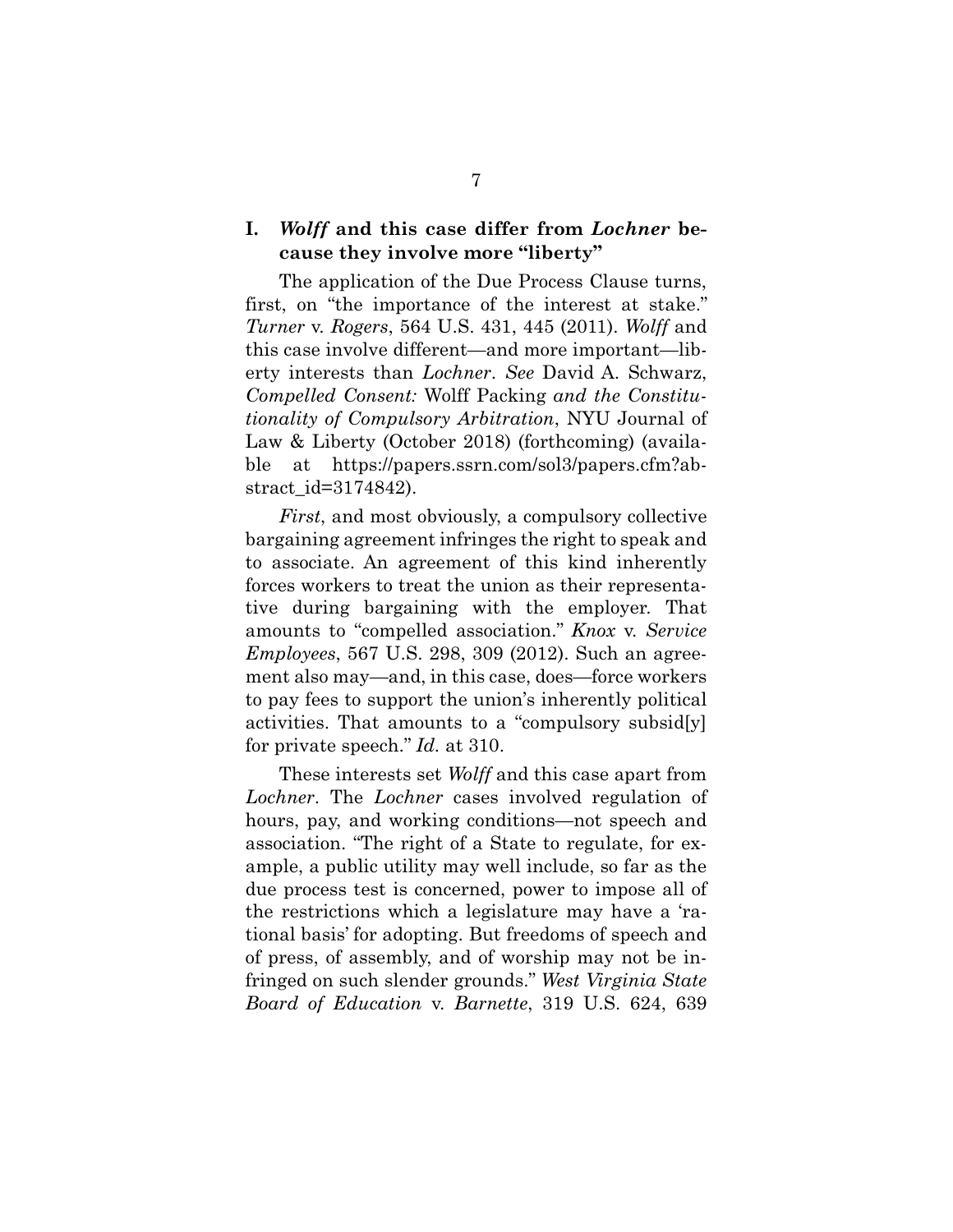(1943). The reason is simple: "The Constitution does not enact Mr. Herbert Spencer's Social Statics. It does enact the First Amendment." *Sorrell* v. *IMS Health Inc.*, 564 U.S. 552, 567 (2011) (citations omitted).

*Second*, a compulsory collective bargaining agreement affects the "freedom of labor." *Wolff I*, 262 U.S. at 542. For example:

- <span id="page-15-3"></span><span id="page-15-0"></span>• A compulsory *collective*-bargaining agreement inherently eliminates an employee's right to individually bargain with the employer. An individual worker may negotiate on the basis of his own best interests. In contrast, a union has leeway to "subordinate the interests of an individual employee to the collective interests of … the bargaining unit." *14 Penn Plaza LLC* v. *Pyett*, 556 U.S. 247, 269 (2009). Indeed, a union has "powers comparable to those possessed by a legislative body both to create and restrict the rights of those whom it represents." *Steele* v. *Louisville & Nashville R.R. Co.*, 323 U.S. 192, 202 (1944).
- <span id="page-15-4"></span><span id="page-15-2"></span>• A compulsory collective-bargaining agreement affects the right to strike. "Collective-bargaining contracts frequently have included certain waivers of the employees' right to strike." *Mastro Plastics Corp.* v. *NLRB*, 350 U.S. 270, 356 (1956). The forced contract in this case includes such a waiver.
- <span id="page-15-1"></span>• A compulsory collective-bargaining agreement affects the right to redress for employment grievances. A union generally has "discretion" when performing its functions under "the collective-bargaining system." *Electrical Workers*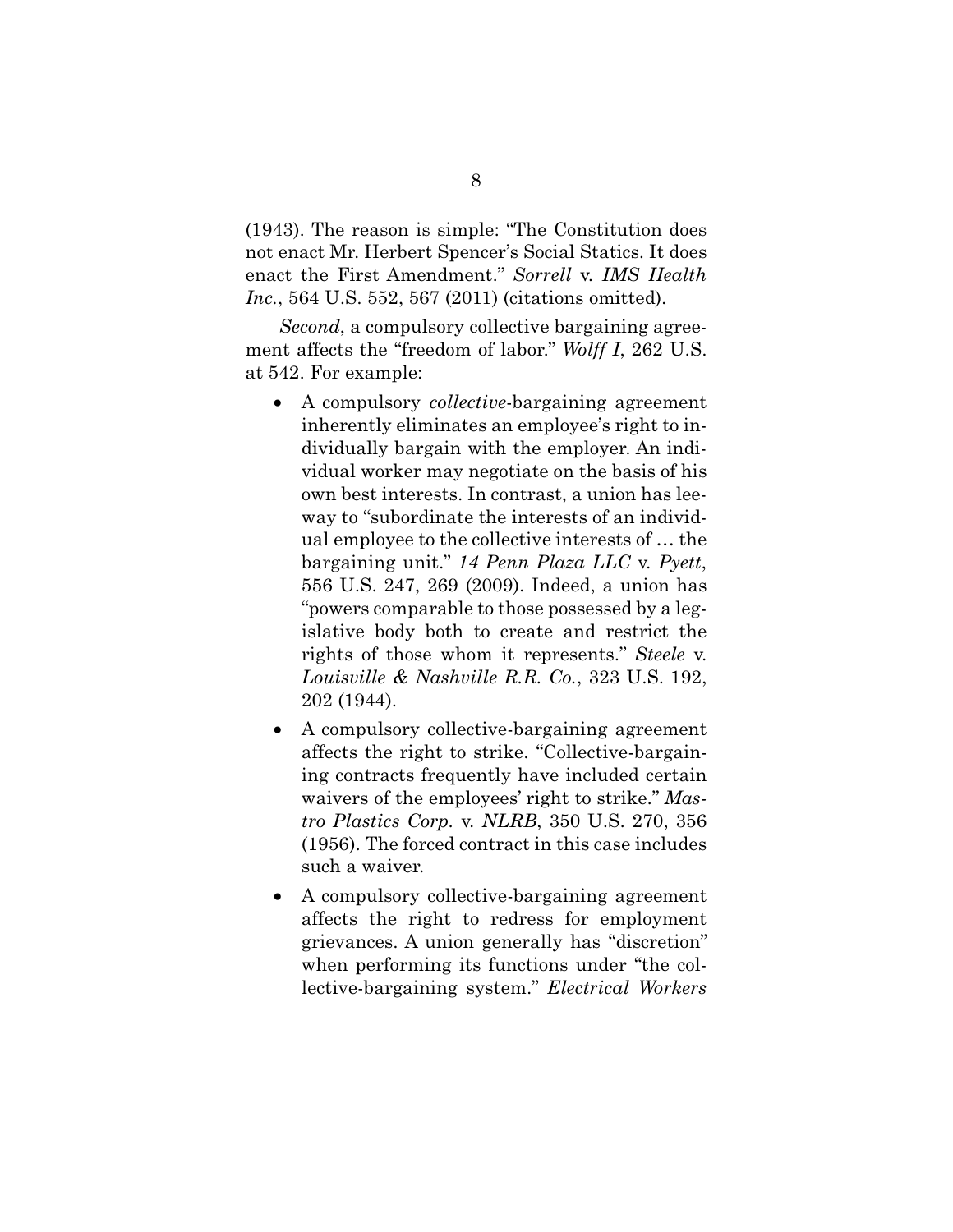<span id="page-16-2"></span><span id="page-16-1"></span>v. *Foust*, 442 U.S. 42, 51 (1979). As a result, a worker has little ability to "force unions to process … claims" that the unions wish to drop. *Id.*

- A compulsory collective-bargaining agreemeent affects the right to vote on employment terms. Workers ordinarily may vote on collective-bargaining agreements. *See NLRB* v. *Rockaway News Supply Co.*, 345 U.S. 71, 73 (1953). The contract here, however, takes effect without submission to the workers for their approval. Cal. Labor Code § 1164.
- <span id="page-16-4"></span>• The compulsory collective-bargaining agreement in this case even affects the right to hold the bargaining representative accountable for its actions. Workers ordinarily have the right to "petition … for a decertification election, at which they would have an opportunity to choose no longer to be represented by a union." *Brooks* v. *NLRB*, 348 U.S. 96, 100–01 (1954). The forced contract here takes away that right; it prohibits farmworkers from seeking to decertify the union until the final year of the agreement. Cal. Labor Code § 1156.7(c).

<span id="page-16-3"></span><span id="page-16-0"></span>Again, these interests set *Wolff* and this case apart from *Lochner*. A worker's interests in bargaining in his own best interests, in taking collective action, in pressing his own grievances, in voting, and in holding his bargaining representative to account are far more important than his supposed "interest" in working longer hours for less pay.

The loss of these labor rights is particularly serious in this case. Where either the union or the agreement enjoys majority support, the state can claim that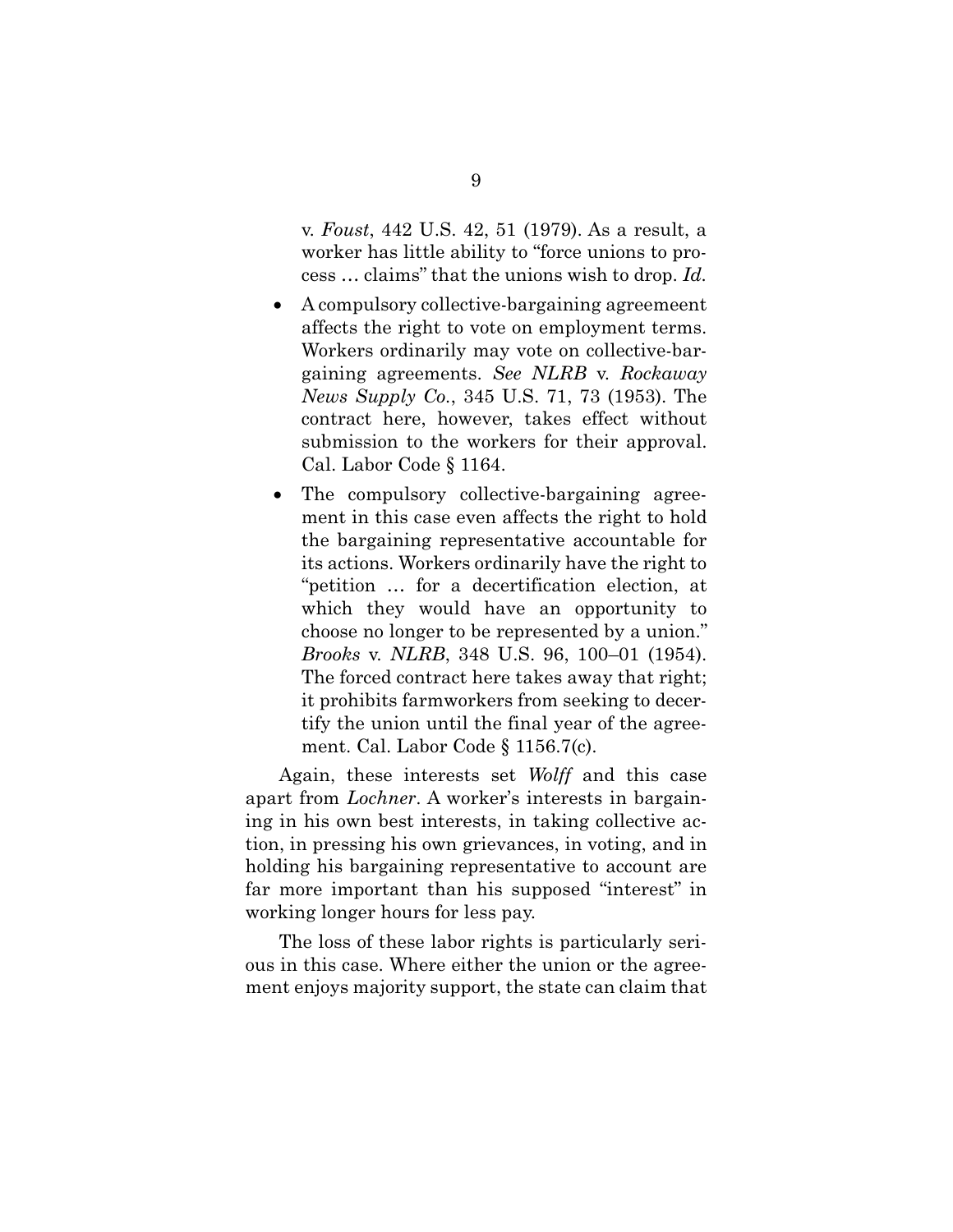the sacrifice of individual workers' labor rights is necessary to enable the union to promote the best interests of the general workforce. There is no indication here, however, that either the Union or the contract enjoys majority support. Quite the contrary, the workers have never had an opportunity to vote on the forced contract, and they have tried to decertify the Union, only to be thwarted by the Board's refusal to count the ballots. The Union and the contract are thus apt to advance the Union's own interests rather than the interests of the bargaining unit—as they do here by granting the Union agency fees while reducing the workers' take-home pay. That seriously infringes the workers' rights.

*Third*, a compulsory collective bargaining agreement involves a far-reaching deprivation of economic and other liberties. An agreement of this kind involves a total government takeover of all of the operations of the workplace—hours and breaks, pay and seniority, working conditions, and more. An agreement of this kind also leaves the workers and the employer no flexibility at all, since it dictates *precisely* how long the employee must work, how much he must be paid, and so on.

<span id="page-17-2"></span><span id="page-17-1"></span><span id="page-17-0"></span>Once more, contrast this sweeping deprivation of liberty with the more modest effect on liberty at issue in *Lochner*. In the *Lochner* cases, the state imposed general minimum requirements affecting a discrete element of the employment relationship: hours (*Lochner*, 198 U.S. 45); wages (*Adkins* v. *Children's Hospital*, 261 U.S. 525 (1923)); professional qualifications (*Louis K. Liggett Co.* v. *Baldridge*, 278 U.S. 105 (1928)); or pensions (*Railroad Retirement Board* v. *Alton R. Co.*, 295 U.S. 330 (1935)). The state did not, as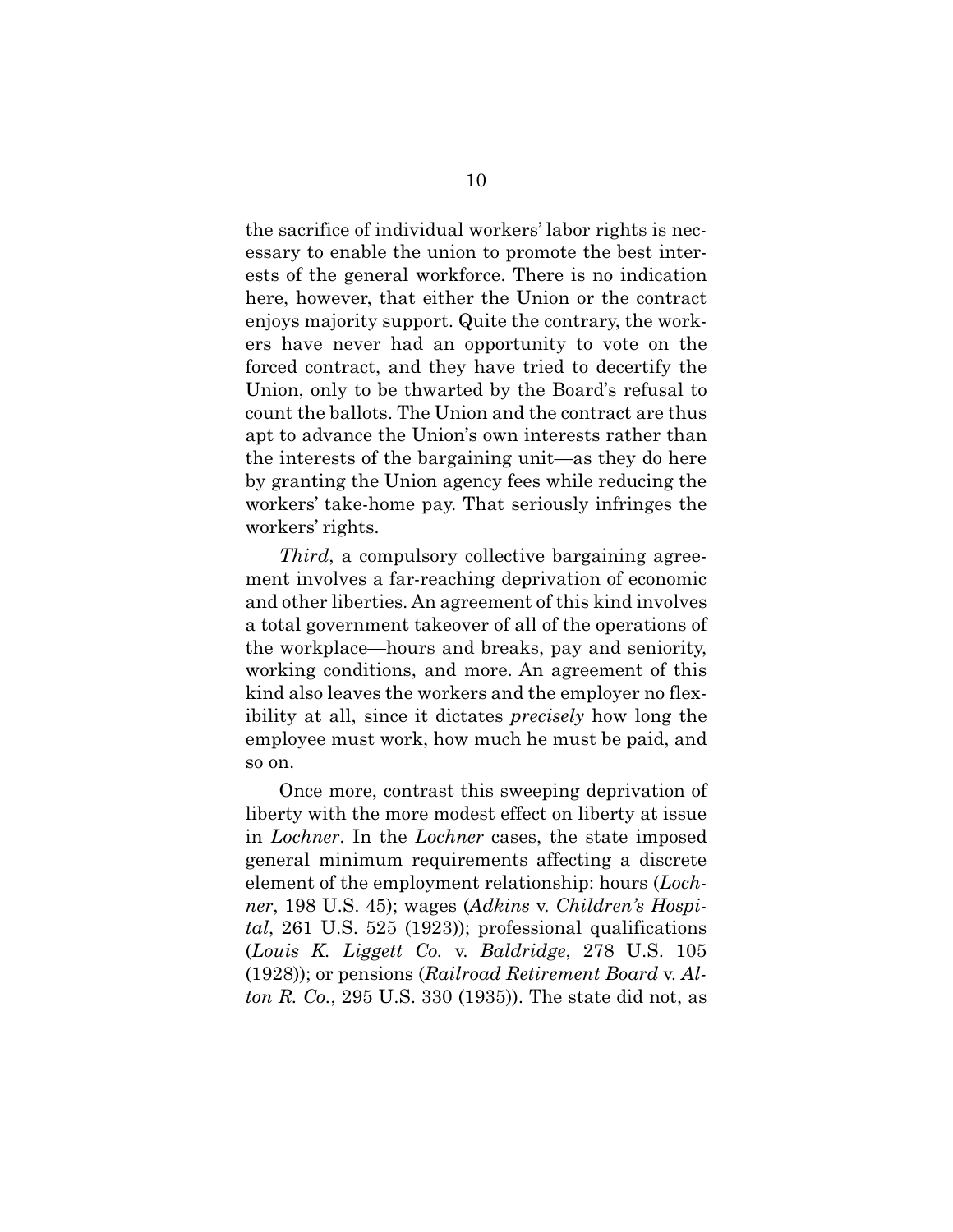<span id="page-18-0"></span>in this case, purport to dictate every single term of the employment relationship. Moreover, in the *Lochner* cases, the state imposed floors and ceilings: a *maximum* of so many hours of work (*Lochner*, 198 U.S. 45); a *minimum* of so many dollars of pay (*Adkins*, 261 U.S. 525); and so on. The state did not say that every baker must work exactly 60 hours a week for exactly \$0.25 an hour. The State of California has done exactly that here: It has gone beyond general policepower legislation of the sort involved in *Lochner*, and has engaged in outright central planning of one particular workplace. There can be no doubt that this is a more serious intrusion on liberty than the intrusion in *Lochner*.

### **II.** *Wolff* **and this case differ from** *Lochner* **because they involve less "process"**

<span id="page-18-3"></span>The application of the Due Process Clause also turns on the "fairness and reliability" of the "procedures" that the state uses before taking away liberty. *Mathews* v. *Eldridge*, 424 U.S. 319, 343 (1976). *Wolff*  and this case involve less fair and less reliable procedures than *Lochner*.

<span id="page-18-2"></span><span id="page-18-1"></span>When a legislature enacts a general law that regulates employment, "the legislative determination [itself] provides all the process that is due." *Logan* v. *Zimmerman Brush Co.*, 455 U.S. 422, 433 (1982). "But where the legislature of a state, instead of fixing the [rules of employment] itself, commits to some subordinate body the duty of determining" the terms of employment for a particular employer, due process requires more. *Londoner*, 210 U.S. at 385. After all, as Justice Gorsuch recently explained, the Due Process Clause means that the Government may not deprive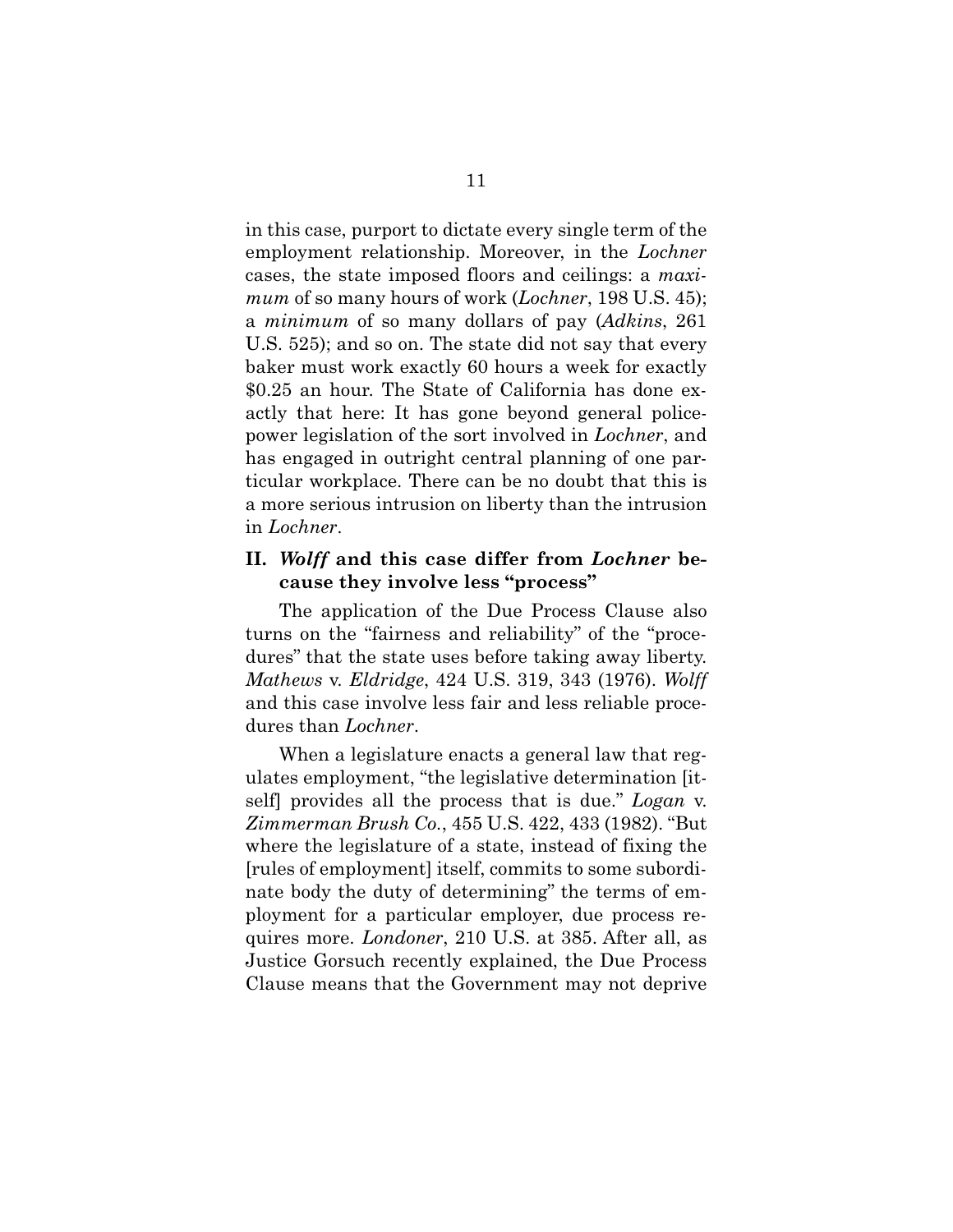<span id="page-19-2"></span>a person of liberty "without affording him the benefit of (at least) those customary procedures to which freemen were entitled by the old law of England." *Dimaya*, 138 S. Ct. at 1224 (Gorsuch, J., concurring in part). The old law of England allowed Parliament to restrict liberty through general laws; it did not allow subordinate officials to do so in the absence of further procedural safeguards. This allocation of power reflects the principle that "liberty requires accountability." *Department of Transportation* v. *Association of American Railroads*, 135 S. Ct. 1225, 1234 (2015) (Alito, J., concurring). "When citizens cannot readily identify the source of legislation or regulation that affects their lives, Government officials can wield power without owning up to the consequences." *Id.*

<span id="page-19-0"></span>In *Lochner*, the New York legislature enacted a general law restricting hours of work in bakeries. 198 U.S. at 52. There was no delegation of authority to a subordinate agency to fix the hours of work for a particular employer. As a result, "the legislative determination provide[d] all the process that [was] due." *Logan*, 455 U.S. at 433.

<span id="page-19-1"></span>Not so in *Wolff*. The Court emphasized there that the relevant rules "ha[d] not been determined by the Legislature." 262 U.S. at 542. Quite the contrary, they had been "determined under the law by a subordinate agency." *Id.* On the basis of that subordinate agency's "findings and prophecy," the company's "workers" were to be deprived of "a most important element of their freedom of labor." *Id.*

So too here. The relevant rules have not been determined by the California Legislature. They have been determined by a "subordinate agency"—in fact, a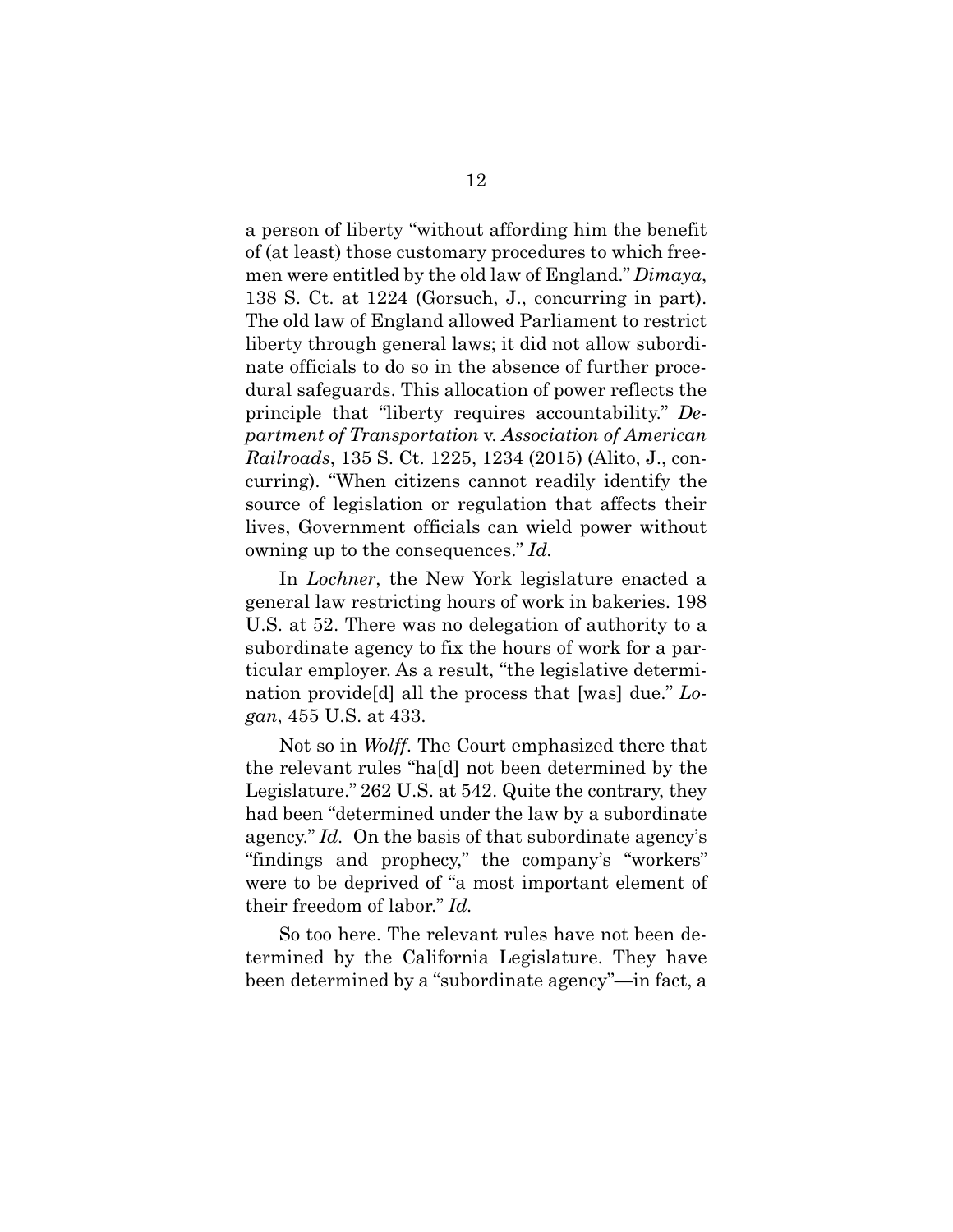single subordinate officer. On the basis of that subordinate official's "findings and prophecy," Gerawan's "workers" are to be deprived of "a most important element of their freedom of labor." *Id.*

<span id="page-20-0"></span>The process in this case is all the more inadequate because the state failed to comply with "the fundamental requirement of due process": Providing Gerawan's workers the "opportunity to be heard at a meaningful time and in a meaningful manner." *Eldrige*, 424 U.S. at 333. The workers asked for leave to intervene in the mediation, but the Board denied their request. They asked for permission to observe the mediator's closed-door sessions, but the mediator barred their entry. They then asked for permission, at the very least, to observe—in silence—the mediator's on-the-record sessions, but the Board rejected even that request, on the grounds that their presence was not in the public interest. Adding insult to injury, Gerawan's workers could not even challenge these proceedings before the Board or in Court; under California law, only the employer or the Union could petition for review. Cal. Lab. Code § 1164.3.

<span id="page-20-2"></span><span id="page-20-1"></span>The California Supreme Court sought to justify these procedural outrages by claiming that the Union adequately represented the workers' interests. That argument is plainly wrong. One "fundamental" and "general" rule is that each person is entitled to represent his own interests. *Taylor* v. *Sturgell*, 553 U.S. 880, 898 (2008). The "discrete exceptions" to that principle apply only in "limited circumstances" not applicable here. Specifically, due process is satisfied if a *bona fide* "fiduciar[y]" represents the individual's interest. *Id.* A union could be thought to fall within this limited exception if a majority of the workers vote for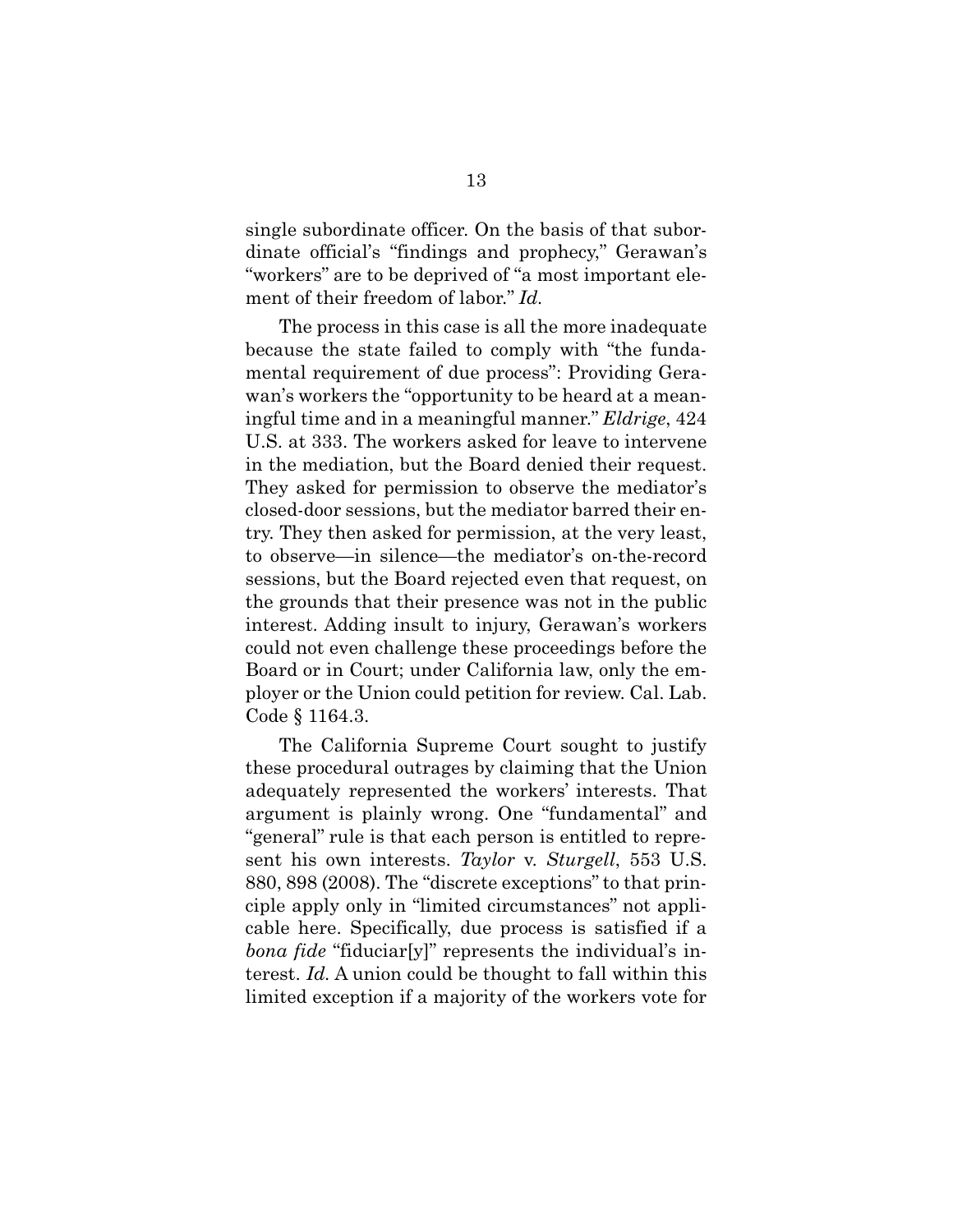it and approve the contract it bargains. But here, as noted, California barred employees from determining whether a majority supported the Union, and it gave workers no opportunity to disapprove the imposed contract. Since there is no indication here that most workers support the Union or agreed to make the Union their proxy, the Union's presence at the mediation hearing cannot excuse the workers' exclusion from this dispositive proceeding.

<span id="page-21-0"></span>Making matters worse, the Union suffers from an intolerable conflict of interest that precludes it from adequately representing the workers. The forced contract in this case empowers and enriches the Union: It allows the Union to seize fees from unwilling workers, requires Gerawan to fire workers who refuse to subsidize the Union, and even bars workers from seeking to decertify the Union until the final year of the contract. (Pet. 22.) "It is difficult to assume that the incumbent union has no self-interest of its own to serve by perpetuating itself as the bargaining representative." *NLRB* v. *Magnavox Co.*, 415 U.S. 322, 325 (1974). At the same time, the forced contract weakens and impoverishes the workers: It forces them to associate with a union they do not want, to pay union fees, to relinquish the right to strike and to seek decertification, to accept a reduction in take-home pay, and to lose seniority. It makes no sense to say that the Union can adequately represent the workers under these circumstances. This is particularly obvious because the workers have strived to *decertify* the Union as their representative (an objective that was defeated only because the Board refused to count the ballots).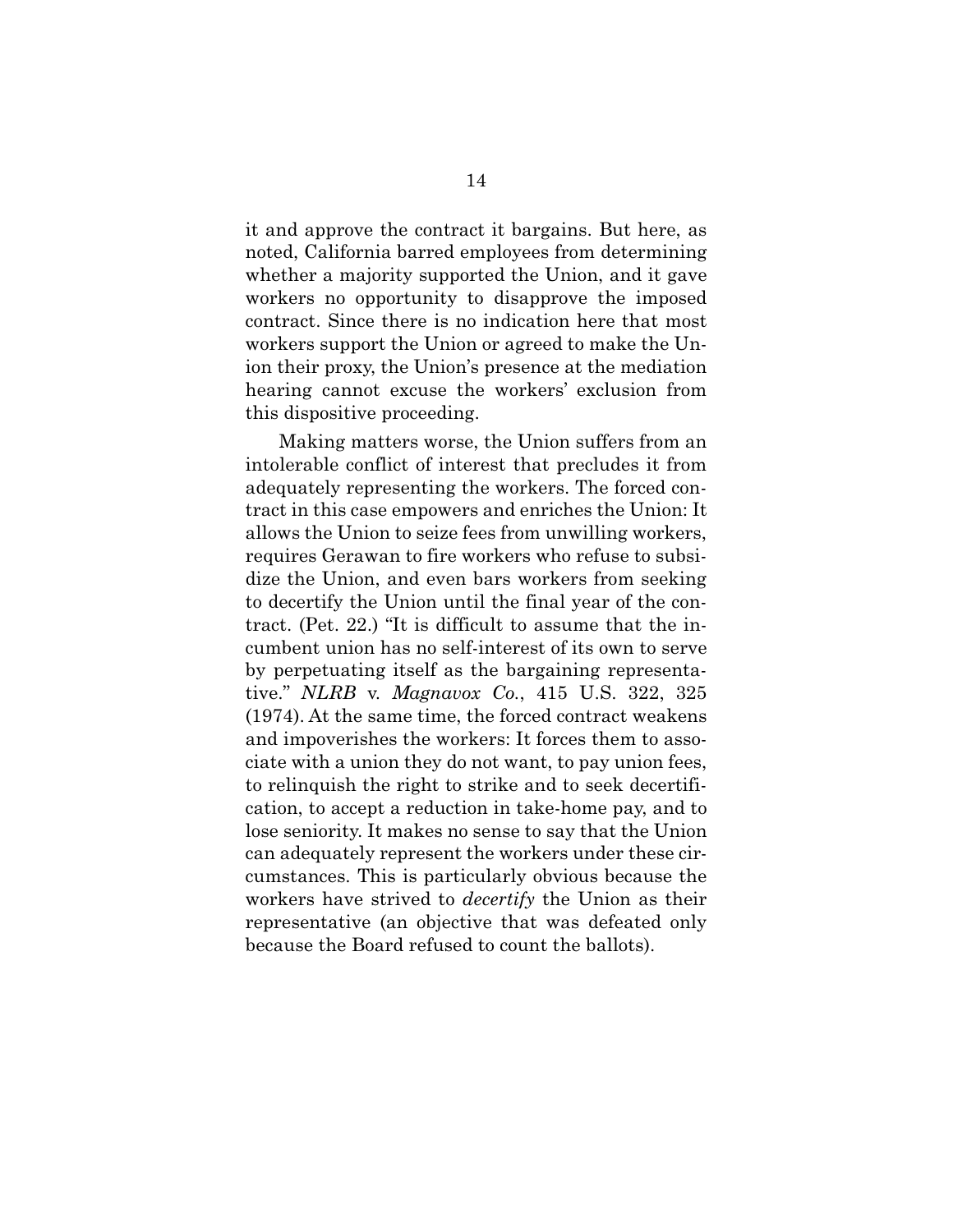Finally, California denied the workers the opportunity even to challenge these basic due-process violations in court. Having been denied a voice of their own, the workers must depend on Gerawan to raise their rights in this litigation. (For this reason, Gerawan is correct to note that it has standing to seek redress for violations, not only of its own rights, but also the rights of its employees. *See* Pet. 21 n.10.)

In sum, *Wolff* and (to an even greater extent) this case involve a much less fair and much less reliable process than *Lochner*.

### **III.** *Wolff* **and this case differ from** *Lochner* **because they involve less "law"**

The Due Process Clause, finally, requires due process of "law"—a word that connotes some degree of generality. The *Lochner* cases involved general laws: *no* baker may work longer than sixty hours a week, *no* employer may pay less than minimum wage, *no* employer may impose yellow-dog contracts. In stark contrast, *Wolff* and this case involve selective deprivations of liberty. In *Wolff*, Kansas imposed employment terms on the Wolff Packing Company—and only the Wolff Packing Company. Here, California has imposed employment terms on Gerawan and its workers—and only Gerawan and its workers.

<span id="page-22-1"></span><span id="page-22-0"></span>1. The text of the Due Process Clause supports treating selective deprivations with more suspicion than general laws. The Clause allows the Government to take away a person's life, liberty, or property only with "due process of *law*." Laws establish "general rules for the government of society." *Fletcher* v. *Peck*, 6 Cranch 87, 136 (1810) (Marshall, C.J.). They are "general and public." *Vanzant* v. *Waddel*, 2 Yer. 260, 270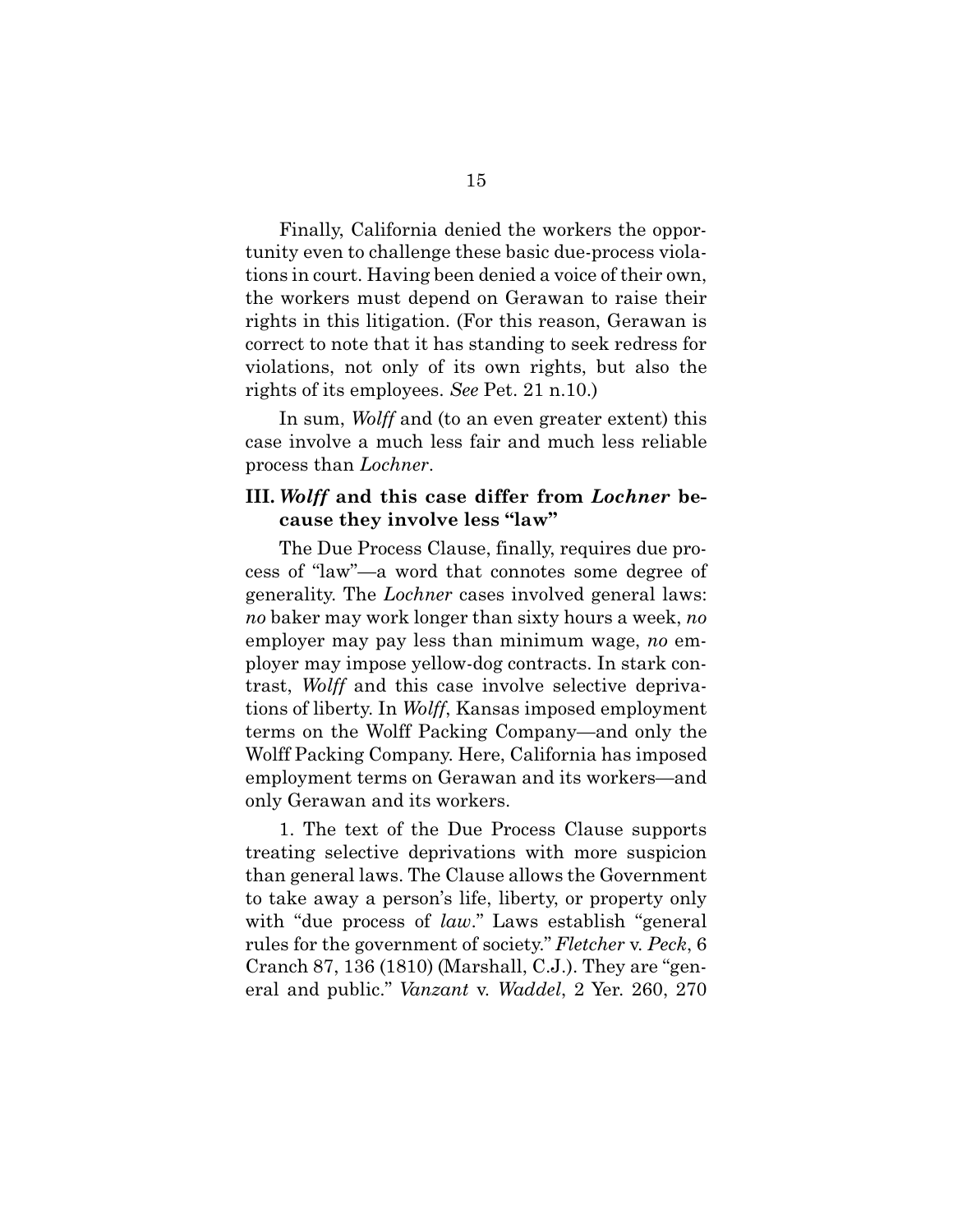<span id="page-23-2"></span>(Tenn. 1829) (Catron, J.). Indeed, the "concept" of "law" implies "some measure of generality." *Patchak* v. *Zinke*, 138 S. Ct. 897, 920 (2018) (Roberts, C.J., dissenting). An "ACT of the Legislature" that violates these "great first principles" "cannot be considered" "a law," for "it is against all reason and justice, for a people to entrust a Legislature with SUCH powers." *Calder* v. *Bull*, 3 Dall. 386, 388 (1798) (opinion of Chase, J.).

<span id="page-23-1"></span><span id="page-23-0"></span>2. The history of the Due Process Clause supports this reading. "The words 'due process of law,' were undoubtedly intended to convey the same meaning as the words, 'by the law of the land,' in *Magna Charta*." *Murray's Lessee* v. *Hoboken Land & Improvement Co.*, 18 How. 272, 276 (1855). Traditionally, "law of the land" has been understood to require some measure of generality. An enactment that applied only to a fixed and identifiable class of people would not qualify as the law of the land. *See* Nathan S. Chapman & Michael W. McConnell, *Due Process as Separation of Powers*, 121 Yale L.J. 1672 (2012).

Daniel Webster explained this point when arguing the Dartmouth College case before this Court:

<span id="page-23-3"></span>By the law of the land, is most clearly intended, the general law; a law, which hears before it condemns; which proceeds upon inquiry, and renders judgment only after trial. The meaning is, that every citizen shall hold his life, liberty, property and immunities, under the protection of the general rules which govern society. Everything which may pass under the form of an enactment, is not, therefore, to be considered the law of the land.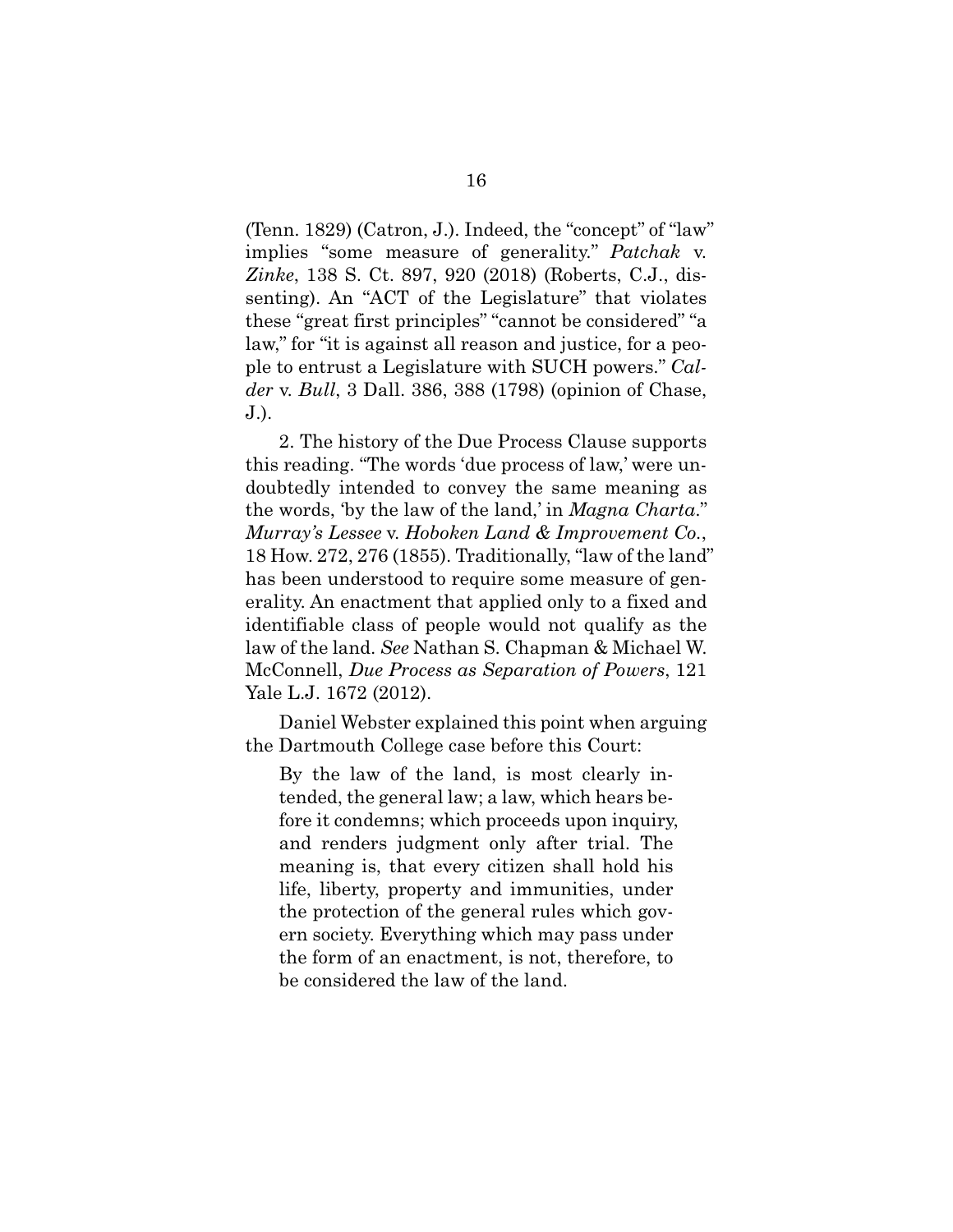<span id="page-24-1"></span>*Dartmouth College* v. *Woodward*, 4 Wheat. 518, 581– 82 (1819) (argument of counsel).

Webster was far from alone. During the decades leading up to the adoption of the Fourteenth Amendment, courts, lawyers, and scholars alike agreed that selective deprivations of liberty and property do not qualify as the law of the land, and hence do not provide due process of law. Chapman & McConnell, 121 Yale L.J. at 1733–34.

3. This Court's precedents reinforce these conclusions. This Court's earliest case addressing the Fifth Amendment's Due Process Clause declared: "a special act of Congress, passed afterwards, depriving [someone] of [property] … certainly could not be regarded as due process of law." *Bloomer* v. *McQuewan*, 14 How. 539, 553 (1852). "It would be hard to summarize … due process doctrine more succinctly." Chapman & McConnell, 121 Yale L.J. at 1755.

<span id="page-24-0"></span>The Court developed the point in *Hurtado* v. *California*, 110 U.S. 516 (1884). It explained there:

<span id="page-24-2"></span>It is not every act, legislative in form, that is law. Law is something more than mere will exerted as an act of power. It must be not a special rule for a particular person or a particular case, but, in the language of Mr. Webster, in his familiar definition, "the general law," … so "that every citizen shall hold his life, liberty, property, and immunities under the protection of the general rules which govern society," and thus excluding, as not due process of law, acts of attainder, bills of pains and penalties, acts of confiscation, acts reversing judgments, and acts directly transferring one man's estate to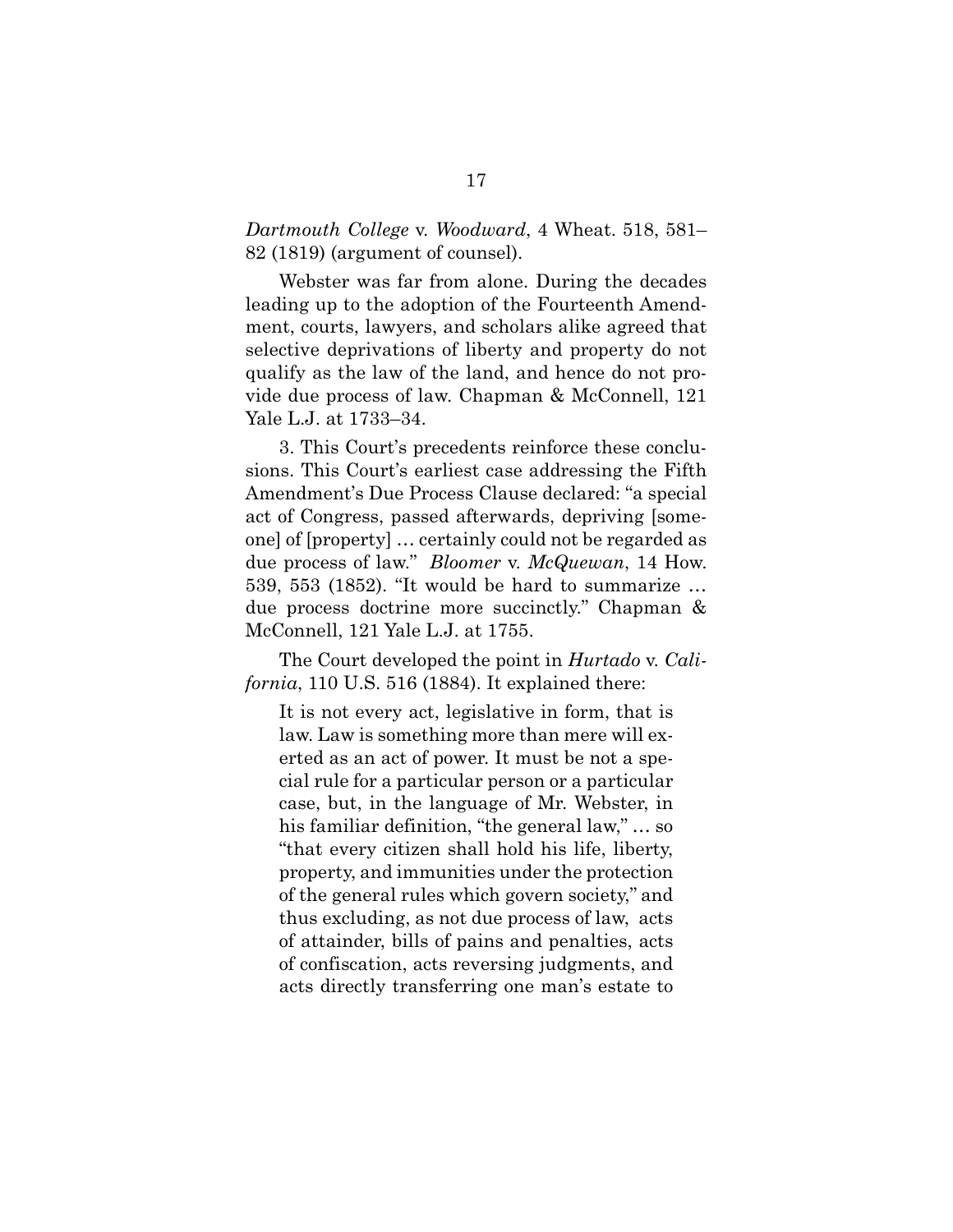another, legislative judgments and decrees, and other similar special, partial, and arbitrary exertions of power under the forms of legislation.

### *Id.* at 535–36.

The very next year, the Court again ruled: "The [Due Process Clause] means, therefore, that there can be no proceeding against life, liberty, or property … without the observance of … general rules." *Hagar* v. *Reclamation District No. 108*, 111 U.S. 701, 708 (1884).

<span id="page-25-4"></span><span id="page-25-3"></span><span id="page-25-2"></span><span id="page-25-1"></span><span id="page-25-0"></span>These precedents remain valid to this day. In one recent case, a plurality of this Court reaffirmed "*Hurtado* [and] its principle of generality," and quoted its statement that "law … must be not a special rule for a particular person or a particular case, but … the general law, so that every citizen shall hold his life, liberty, property and immunities under the protection of the general rules which govern society." *United States* v. *Winstar Corp.*, 518 U.S. 839, 897–98 (1996) (opinion of Souter, J., joined by Stevens, O'Connor, and Kennedy, JJ.). More broadly, the Court has recognized that "those who wrote our Constitution well knew the danger inherent in special legislative acts which take away the life, liberty, or property of particular named persons." *United States* v. *Lovett*, 328 U.S. 303, 317 (1946). Put simply, the law today, no less than the law a century ago, continues to reflect "the Framers' concern that a legislature should not be able unilaterally to impose a substantial deprivation on one person." *Plaut* v. *Spendthrift Farm, Inc.*, 514 U.S. 211, 242 (1995) (Breyer, J., concurring in the judgment).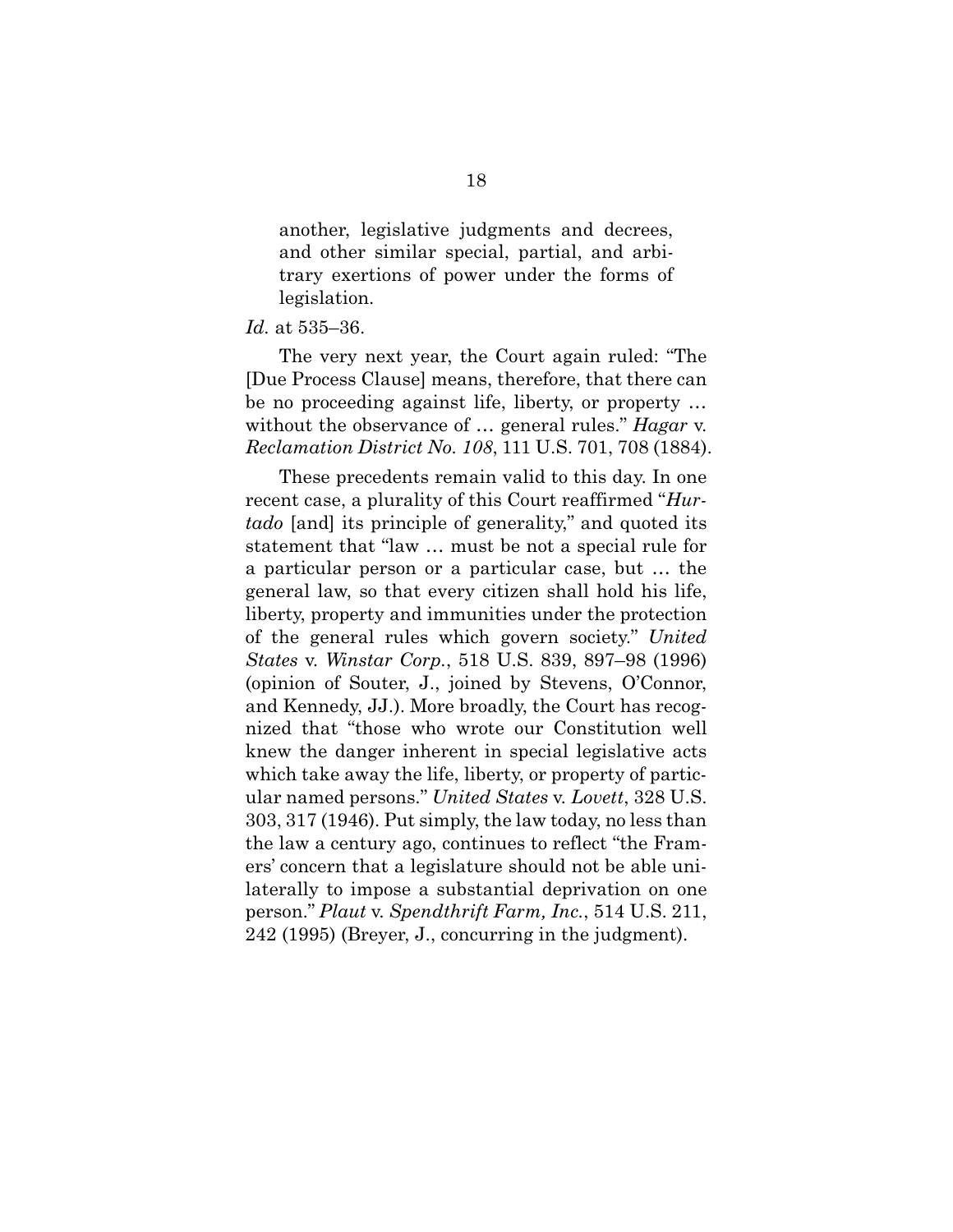To be sure, this Court has upheld Congress' authority to enact private laws for the benefit of particular individuals. The critical feature of these laws is that they *benefit* rather than *harm* the affected individuals. "'Private statutes' do not 'deprive' anyone of 'life, liberty, or property,'" and thus do not violate the guarantee of due process. Chapman & McConnell, 121 Yale L.J. at 1734. Moreover, when the legislature "grants particular individuals relief or benefits," "the danger of oppressive action that [the Constitution] was designed to avoid is not implicated." *Plaut*, 514 U.S. at 242 (Breyer, J., concurring in the judgment).

<span id="page-26-1"></span><span id="page-26-0"></span>4. *Wolff* involved the very kind of selective deprivation of liberty that this strand of due-process jurisprudence prohibits. In *Wolff*, the Court invalidated a "system of compulsory arbitration" through which the state imposed bespoke contracts extending no further than a given employer and its workers. *Wolff II*, 267 U.S. at 569. The Court noted that the state did "*not* … regulate wages or hours of labor either generally or in particular classes of business." *Id.* at 565 (emphasis added). And it explicitly refused to decide whether the same requirements "would be valid" if they had been made "either general or applicable to all businesses of a particular class." *Id.* at 569. There can be no doubt, in short, that *Wolff* rested—at least in part—on the due-process "principle of generality" (*Winstar*, 518 U.S. at 898 n.43).

<span id="page-26-2"></span>This case, too, involves a similarly selective deprivation of liberty. The collective bargaining agreement imposed in this case affects only one employer: Gerawan. It affects only one group of workers: Gerawan's workers. Put simply, Gerawan and its workers are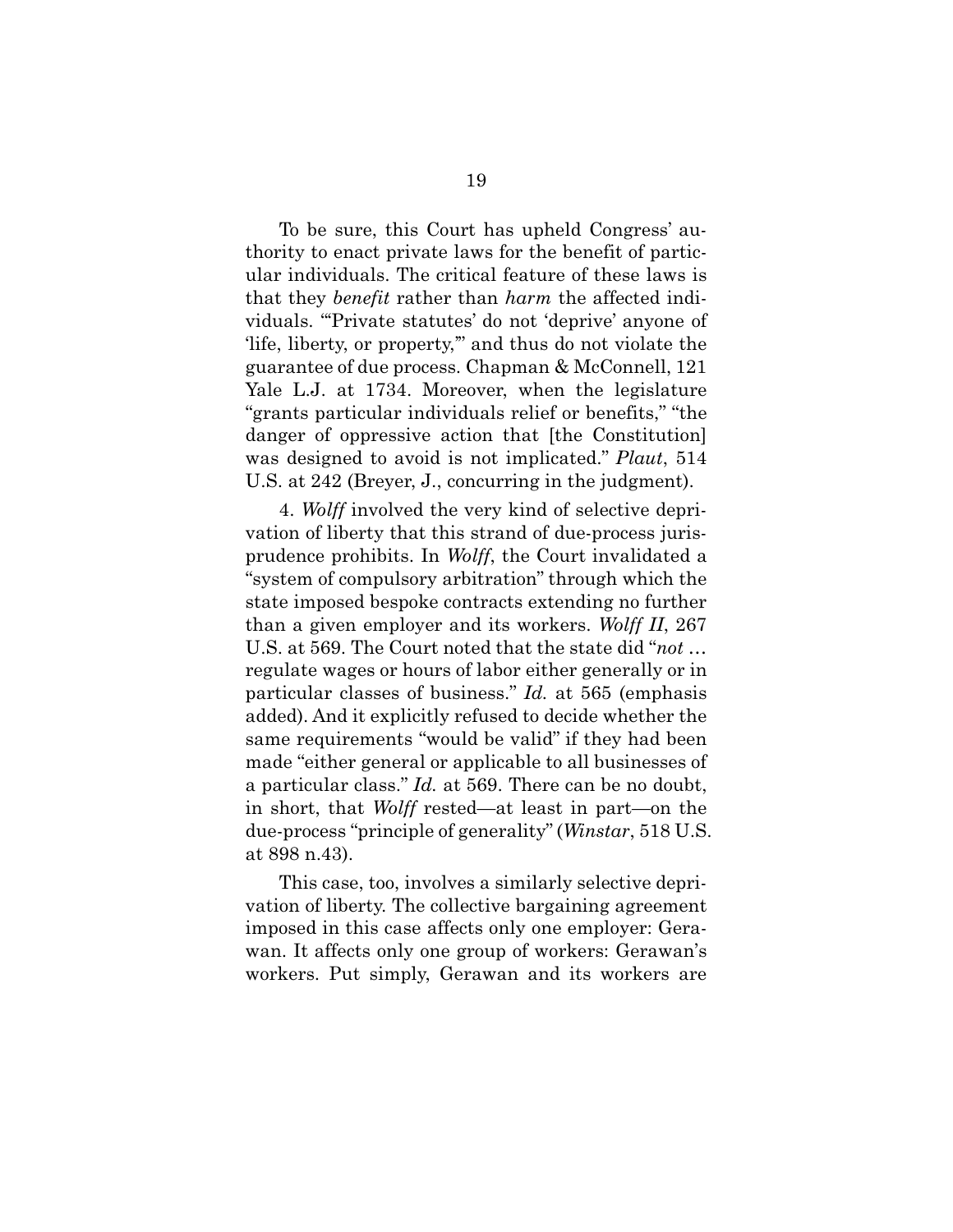subjected to "a distinct, unequal, individualized set of rules" that nobody else is required to obey.

<span id="page-27-0"></span>The *Lochner* cases, by contrast, all involved general rather than selective laws. *Lochner* involved a general law prohibiting all bakers from working for more than sixty hours a week. 198 U.S. 45. *Adkins* involved general regulations setting minimum wages for all workers in particular industries. 261 U.S. 525 *Louis K. Liggett Co.* involved a general law requiring all pharmacy owners to be licensed pharmacists. 278 U.S. 105. *Alton Railroad* involved a general law regulating railroad pensions. 295 U.S. 330.

<span id="page-27-2"></span><span id="page-27-1"></span>These distinctions make all the difference. In the first place, the prohibition upon selective deprivations of liberty has (as explained above) a firm grounding in the text and history of the Due Process Clause. *Lochner* does not; nothing in the Clause's text or history suggests that courts have the authority to review the wisdom of general, prospective economic legislation.

<span id="page-27-3"></span>In the second place, the prohibition on selective deprivations of liberty respects democratic values in a way that *Lochner* does not. As Justice Jackson famously explained, striking down a "substantive law" under the Due Process Clause "frequently disables all government … from dealing with the conduct in question," and "leaves ungoverned and ungovernable conduct which many people find objectionable." *Railway Express Agency* v. *New York*, 336 U.S. 106, 112 (1949) (Jackson, J., concurring). In contrast, invalidating a selective law "does not disable any governmental body from dealing with the subject at hand," but instead "merely means that the prohibition or regulation must have a broader impact." *Id.* This requirement is "salutary." *Id.* "The framers of the Constitution knew, and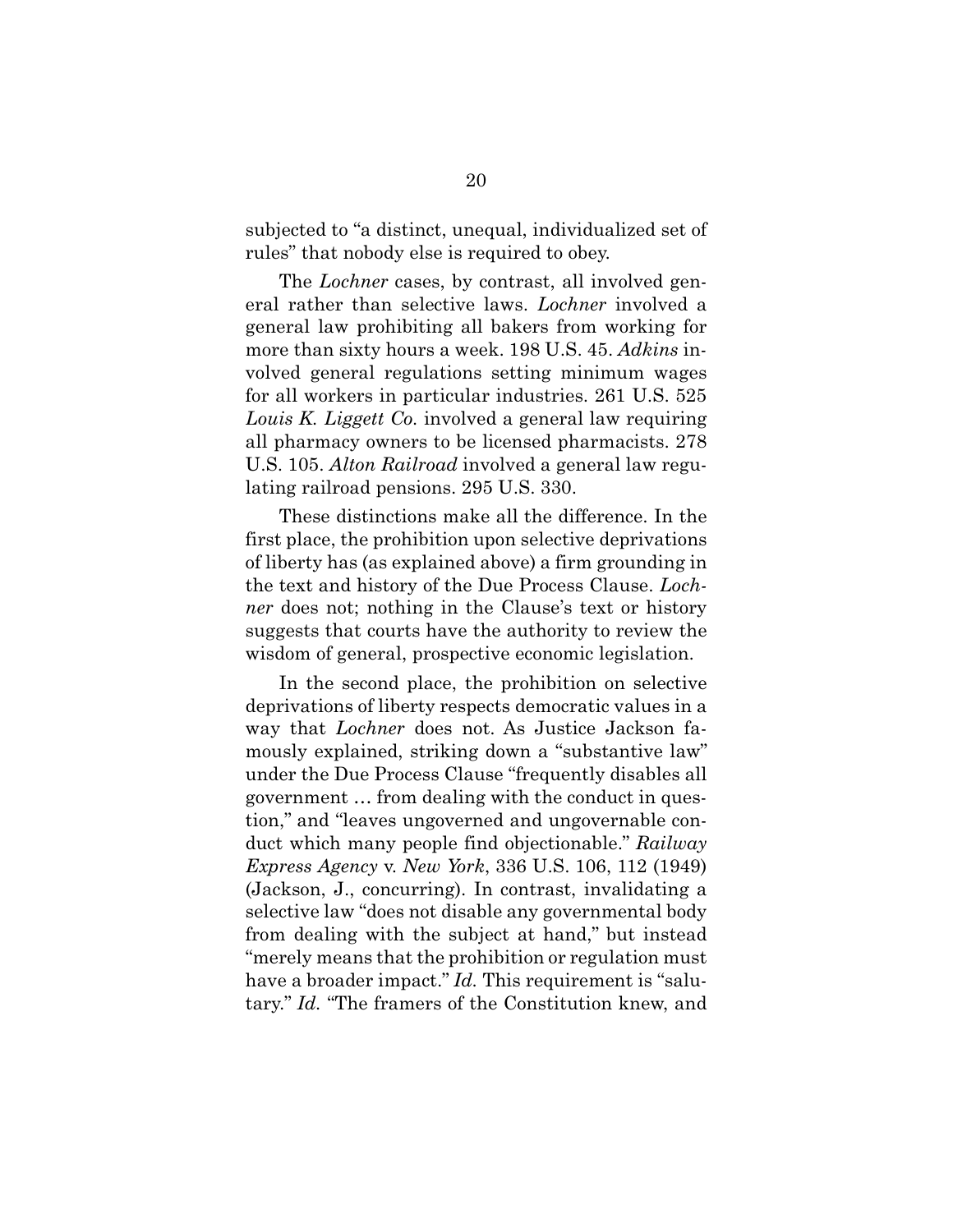we should not forget today, that there is no more effective practical guaranty against arbitrary and unreasonable government than to require that the principles of law which officials would impose upon a minority must be imposed generally." *Id.* At the same time, "nothing opens the door to arbitrary action so effectively as to allow those officials to pick and choose only a few to whom they will apply legislation and thus to escape the political retribution that might be visited upon them if larger numbers were affected." *Id.*

<span id="page-28-0"></span>\* \* \*

In sum, *Wolff* and *Lochner* are quite different which, again, is why Justices Holmes and Brandeis joined the former but vehemently opposed the latter. The *Lochner* cases were about the use of the legislative process to adopt general laws that take away only minimal liberty. *Wolff* and this case, by contrast, concern the use of unfair and unreliable executive process to adopt highly selective decrees that take away wideranging and vitally important associational, expressive, and other liberties. *Lochner* was wrong, but *Wolff* was right. At the very least, *Wolff* differs sufficiently from *Lochner* that the California Supreme Court had no authority to deem it a dead letter. The orderly administration of the rule of law depends on this Court's vigilantly enforcing and reaffirming the principle that this Court alone is authorized to overturn its precedents.

<span id="page-28-1"></span>This Court should grant Gerawan's petition to confirm that *Wolff* remains good law—or, at a minimum, to confirm that it remains "this Court's prerogative alone to overrule one of its precedents." *Khan*, 522 U.S. at 20.